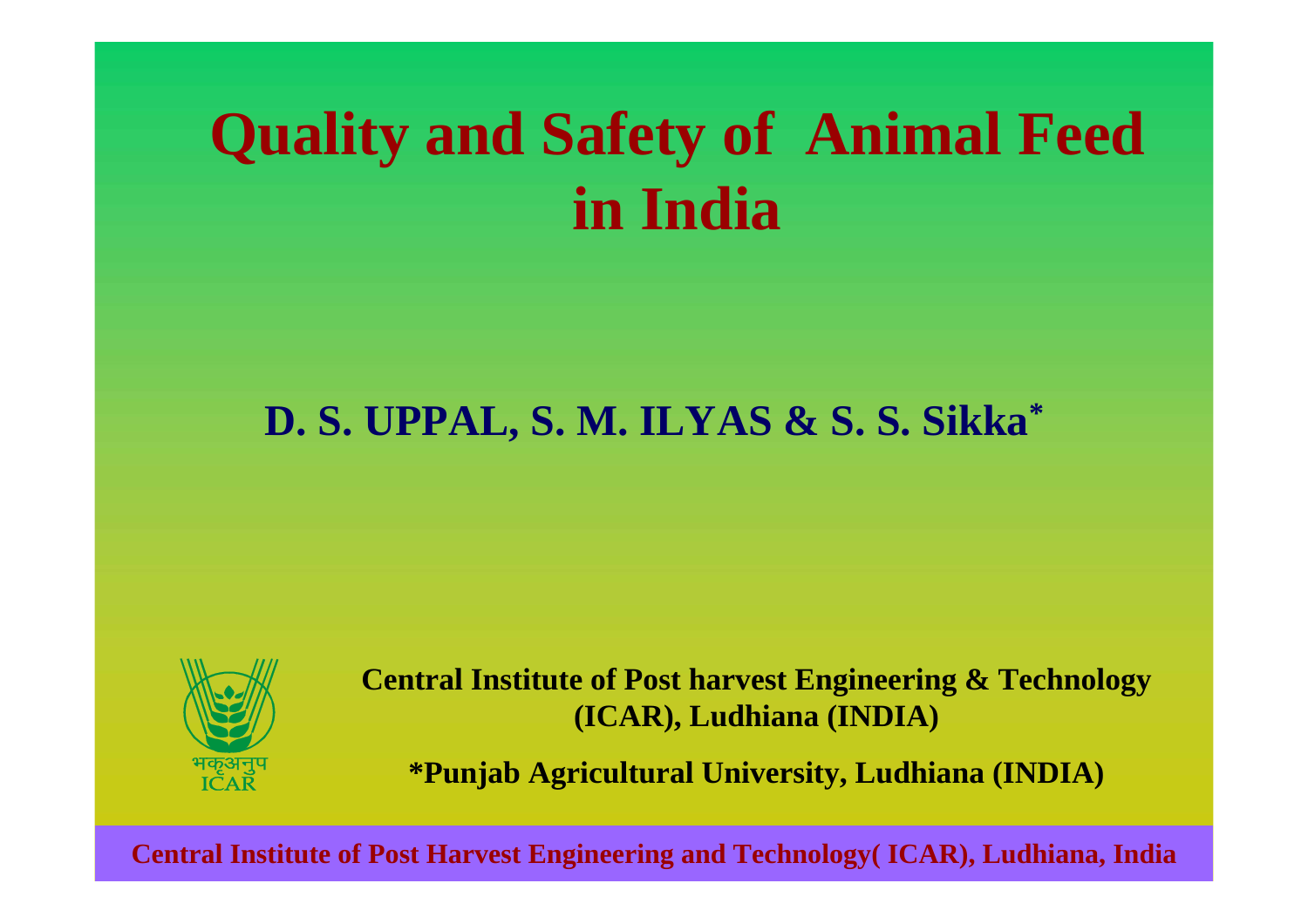### Feed quality

Feed quality has been defined as "any of the features that makes something what it is" and " the degree of excellence which a thing possesses." A quality feed would supply all nutrients in adequate quantity and high digestibility and ingestibility.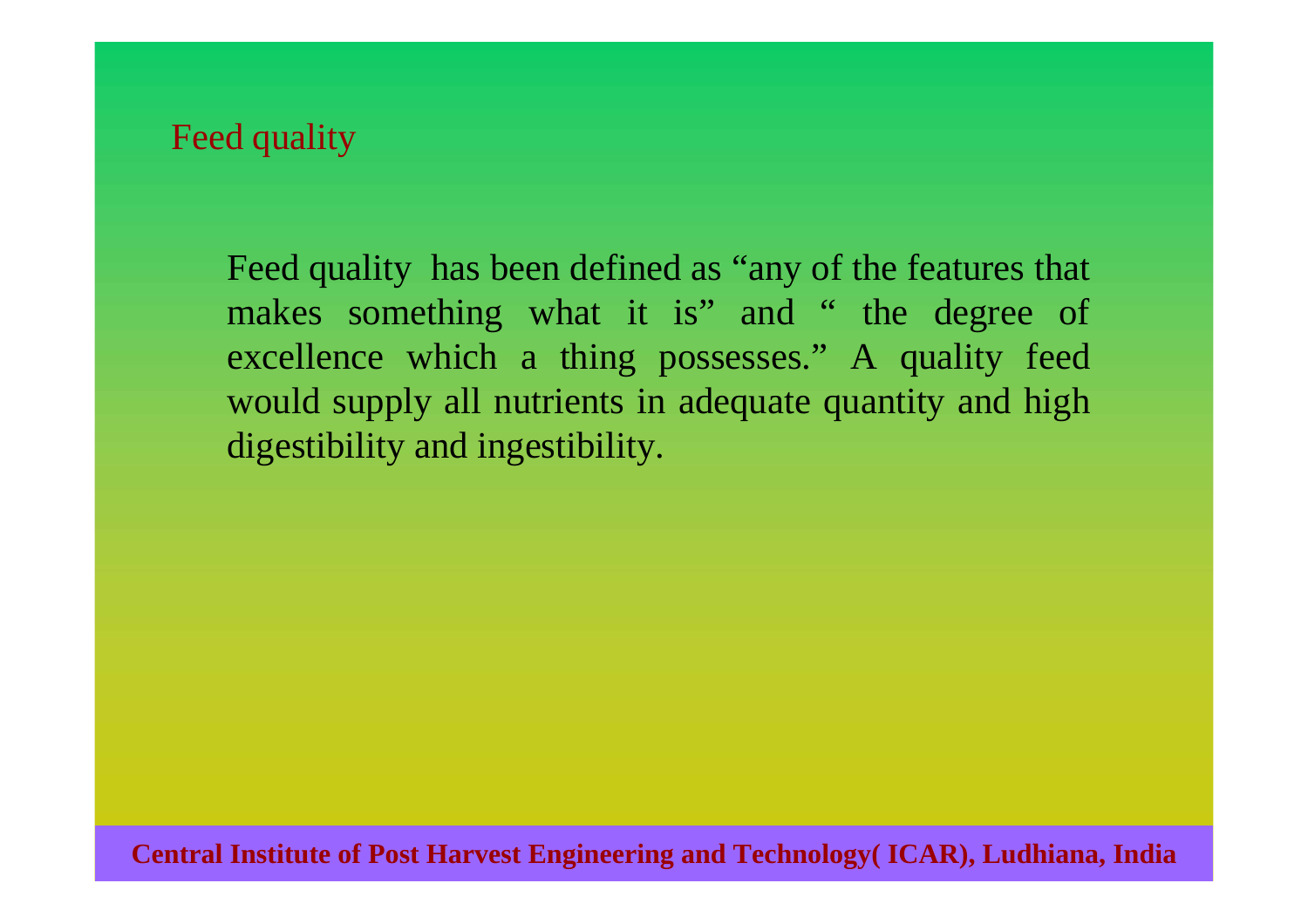- **In India the quality control is regulated by to a statuary body Bureau of Indian Standards (BIS). It was established under BIS A ct, 1986. Earlier , Indian standards Institute was regulating the quality control of various commodities. The objectives for the set up of BIS are as follows:**
- **1. Harmoniou s development of the activities for standardization of various feed commodities.**
- **2.Marking**
- **3. Quality certification of goods**
- **4.Attending to the connected methods**

**Bureau has set up subcommittees for the standardization of different types of commodities. A sub-committee on animal feeds called Animal Feeds Sectional Committee has been specifically set up to check the quality of animal feeds and feed ingredients.**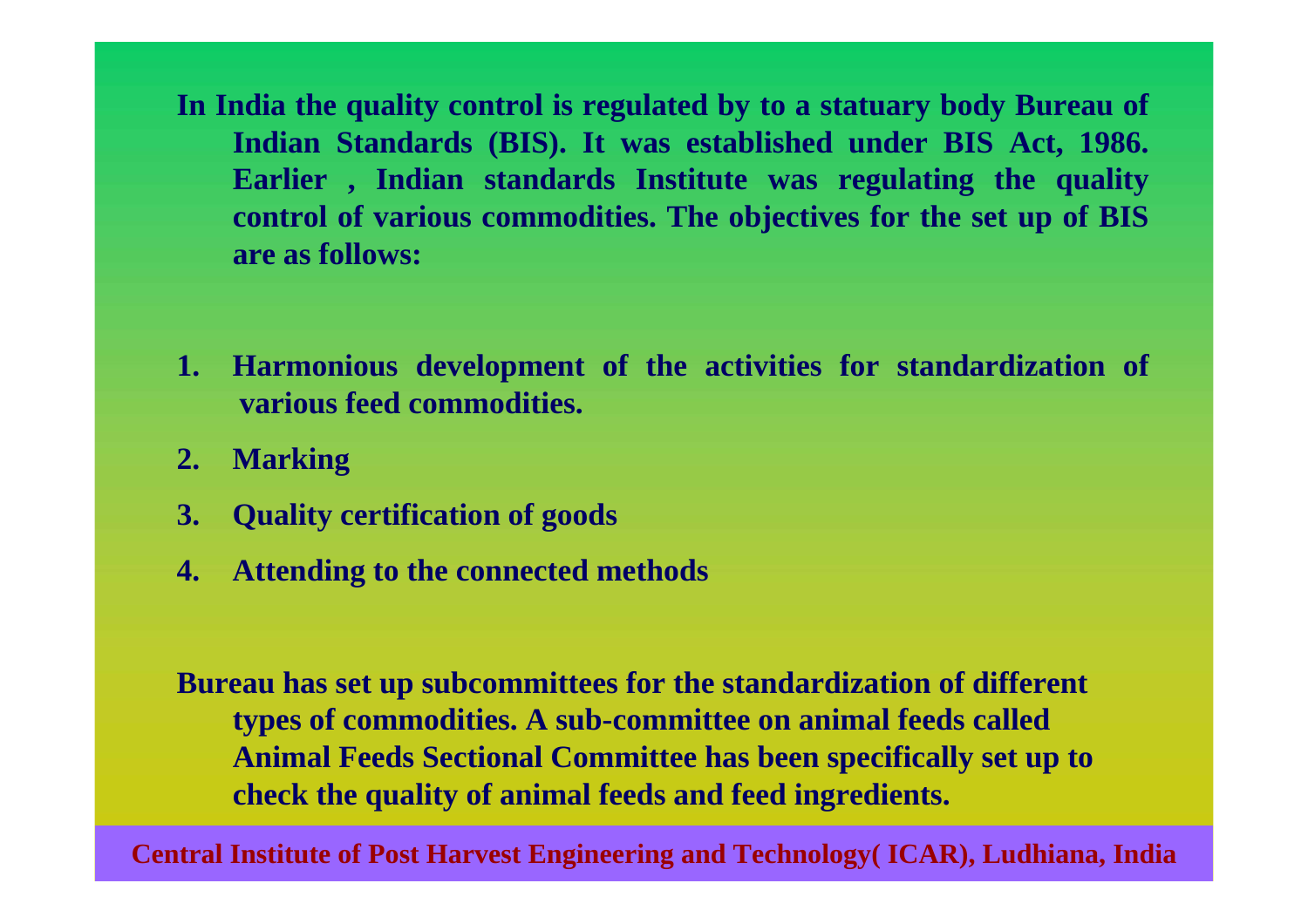# **The members of animal feeds sectional committee are the eminent nutritionist taken from the :**

- **1.Indian Council of Agricultu ral Research (ICAR) institutes**
- **2.State Agricultural Universities**
- **3. Feed Industry**
- **4. Government departments having specialization in Animal Nutriti on**
- **5.Feed Technologist concerned with Animal Husbandry Activities.**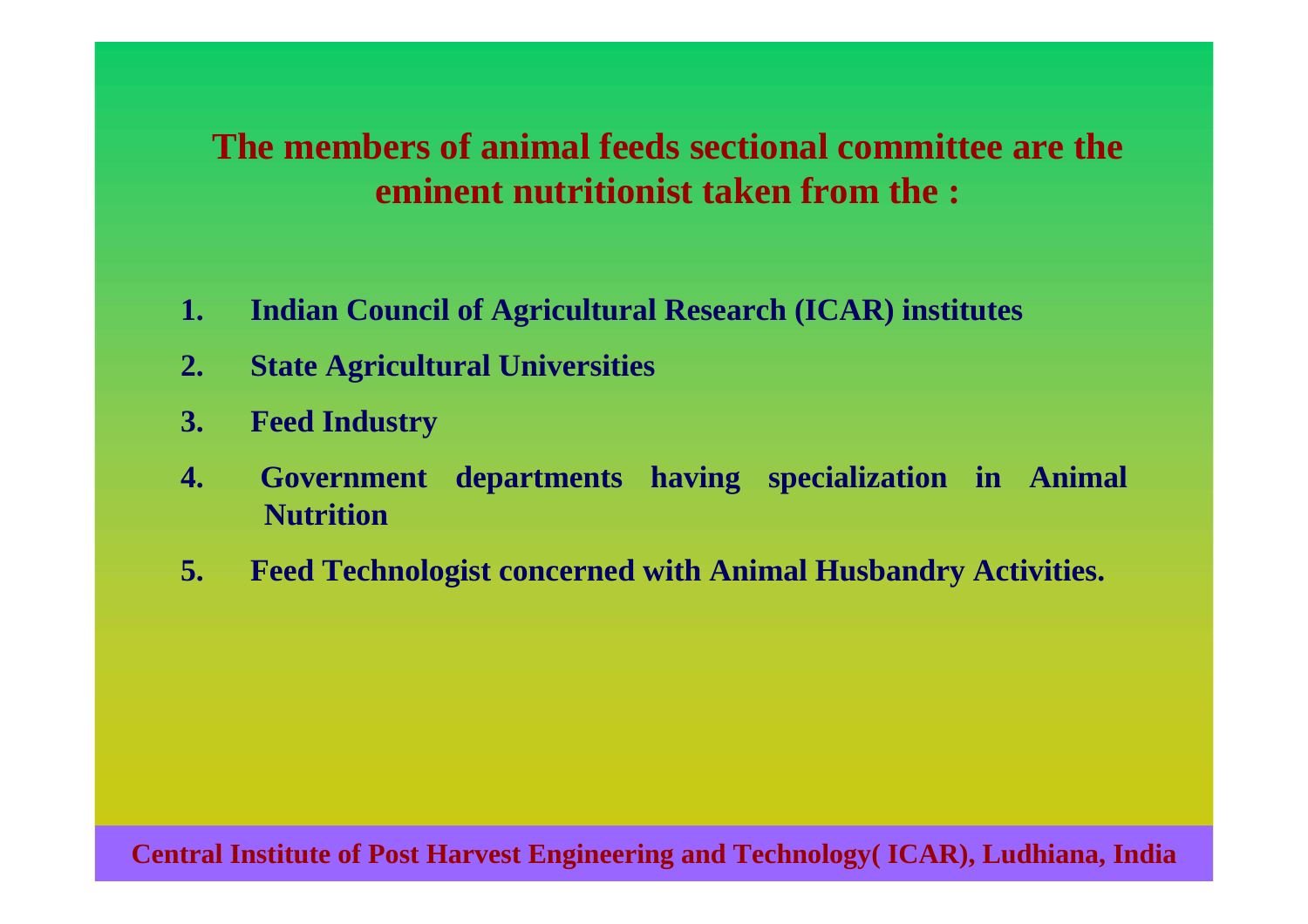### **The objectives to constitute the sectional committees are:**

- •**To describe the feeds accurately**
- •**To lay down standards on feed ingredients**
- • **To lay down standards for compounded feed formulations and mineral mixtures for cattle, poultry, pigs, laboratory animals, etc.**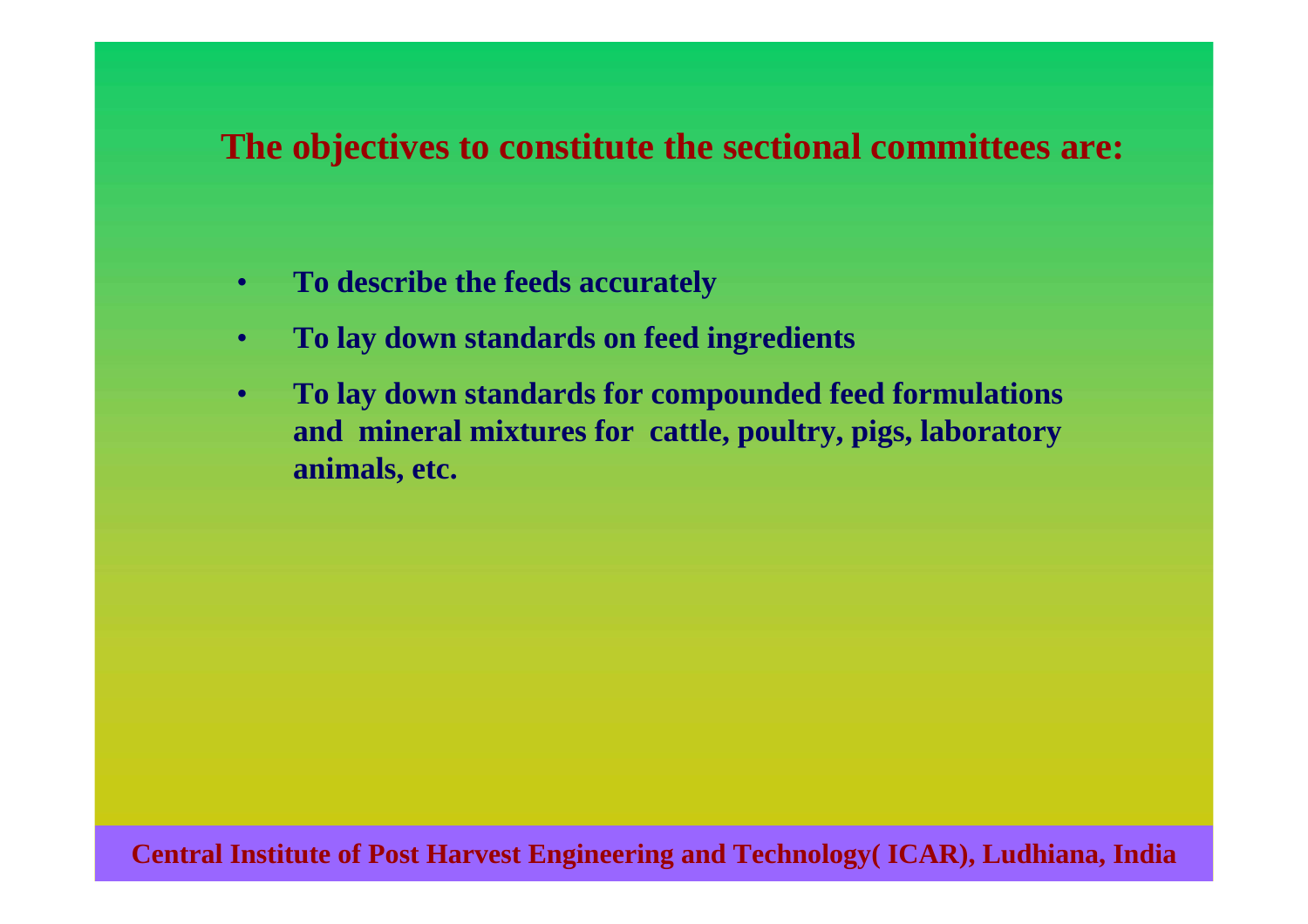**Feed industry came into existence in India in 1961 with the establishment of a feed plant in Ludhiana, India. Compound Livestock Feed Manufacturers Association (CLFMA) was formed. It is the sole, national, representative body of compound animal feed manufactures in India. It has about 115 members in the public, private and cooperative sectors with about 150 small, medium and large scale feed mills al l over the country producing, nearly three million tones of compound feed per annum. The installed capacity of CLFMA members put together is around 6 million tones and capacity utilization is about 50 % ( CLFMA), 1998). Compound feed also produced by other feed manufactures (Non members of CLFMA) and farmers directly and this comes to around four million tones.**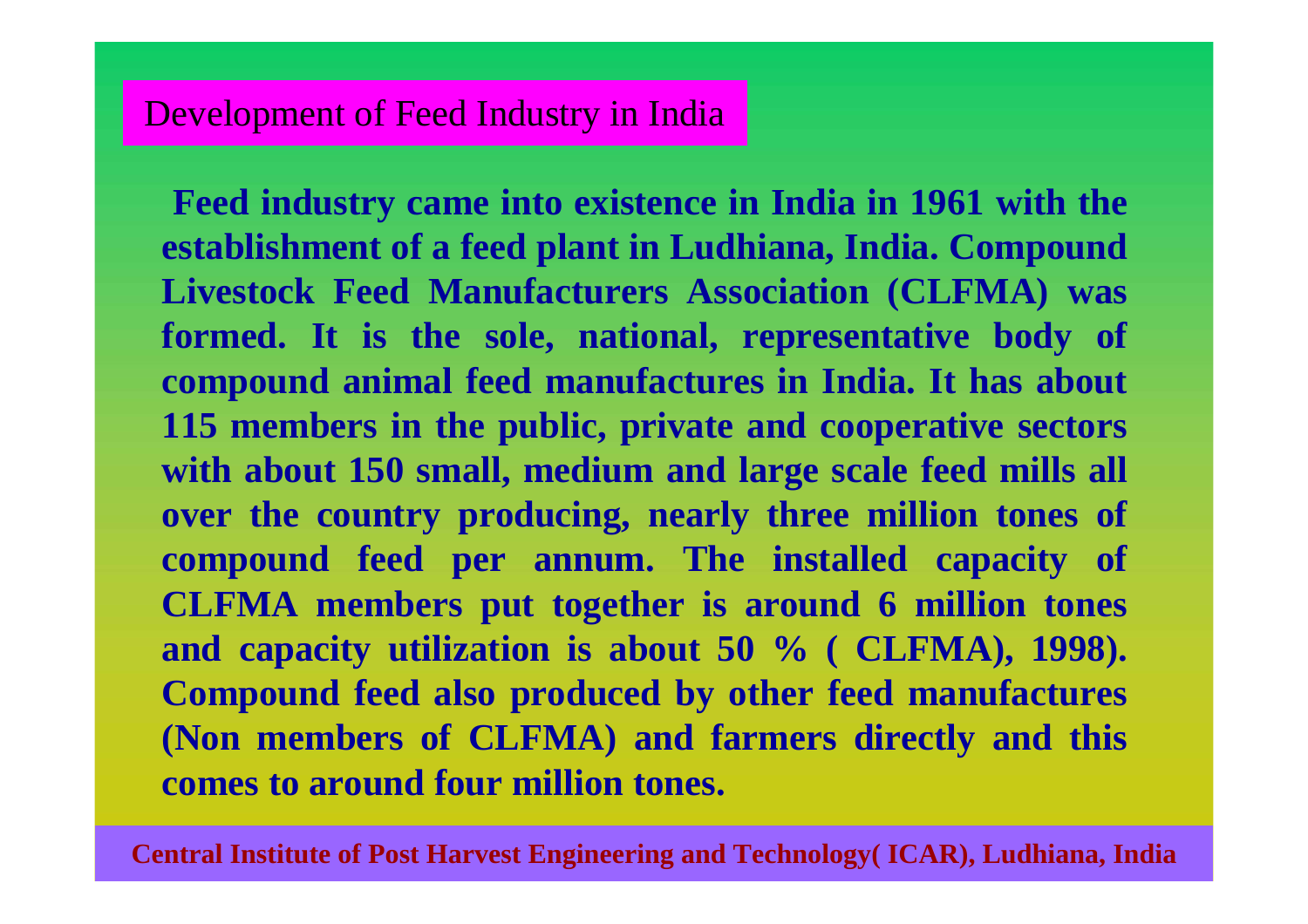# **Production of feed ingredients in India (2000-2001)**

| Commodity              | Production<br><b>Million</b> tons | <b>Remarks</b>                                                                                                   |
|------------------------|-----------------------------------|------------------------------------------------------------------------------------------------------------------|
| Maize                  | 10.2                              | Maize is an important cereal in<br>animal feeds. About 4.7 million                                               |
| Sorghum                | 9.3                               | tonnes is used in animal feeds, 3.5<br>million tonnes in the starch industry<br>and 2.5 million tonnes for human |
| Rice bran, deoiled     | 2.95                              | consumption.                                                                                                     |
| Soybean meal           | 3.86                              | Soybean meal is most popular for<br>animal feed.                                                                 |
| Peanut meal            | 2.65                              |                                                                                                                  |
| Rapeseed meal          | 3.7                               |                                                                                                                  |
| <b>Sunflower</b> meal  | 0.53                              |                                                                                                                  |
| <b>Cottonseed cake</b> | 3.87                              |                                                                                                                  |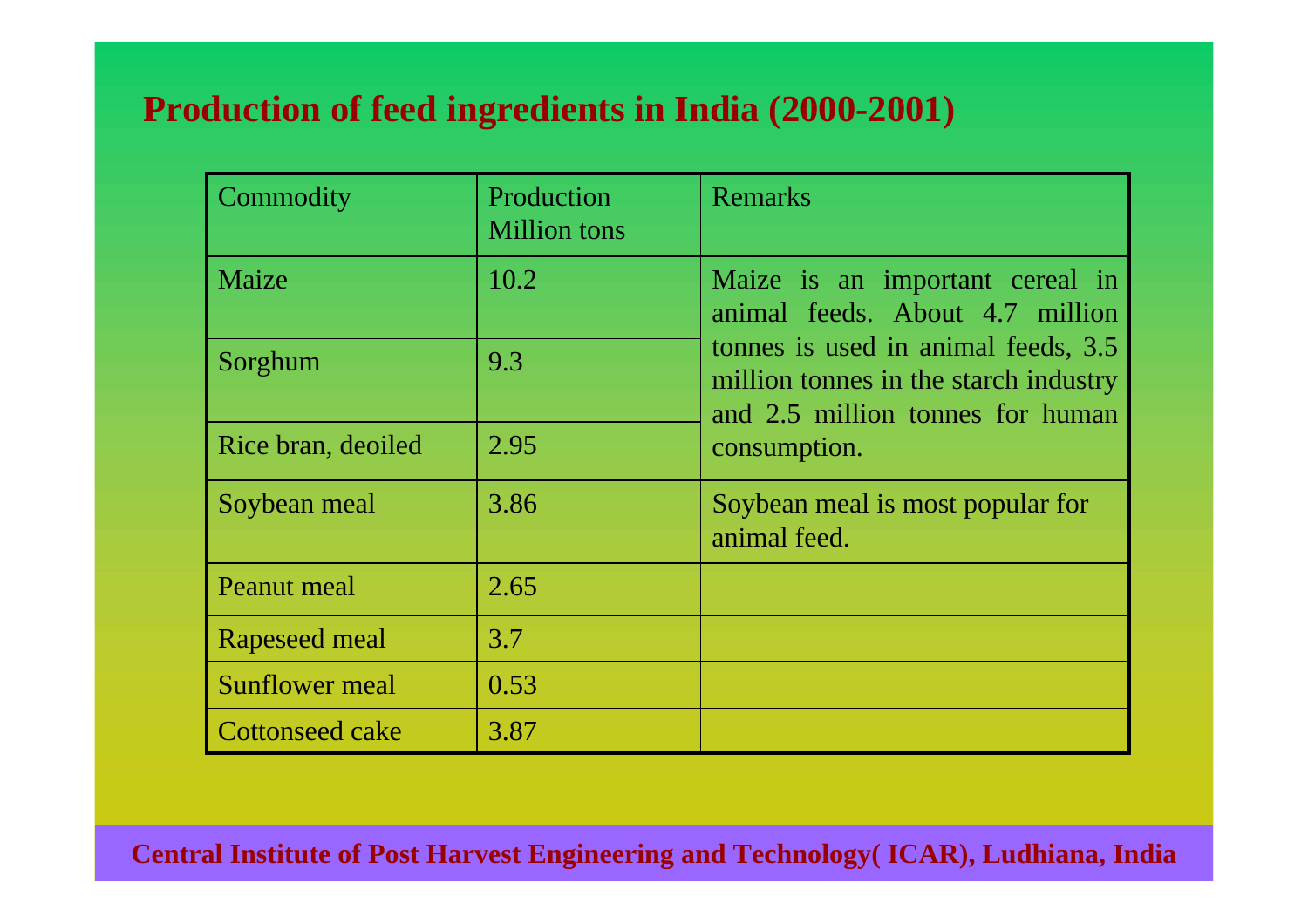# Ingredients commonly used in animal feeds

| Maize, Sorghum, Bajra (millet) | Soybean meal                              | Horse gram chuni              |
|--------------------------------|-------------------------------------------|-------------------------------|
| Rice bran, Wheat bran          | Groundnut (Peanut)<br>meal                | Black gram chuni              |
| <b>Rice bran extractions</b>   | Rapeseed meal,<br><b>Sesame meal</b>      | Pigeon Pea Chuni              |
| Tapioca                        | Sunflower meal,<br><b>Cottonseed meal</b> |                               |
| <b>Molasses</b>                | Copra meal, Guar<br>meal                  | Di calcium phosphate<br>(DCP) |
|                                | Meat meal, Meat-<br>cum-bone meal         | Bone origin                   |
|                                | Fish meal                                 | <b>Mineral based</b>          |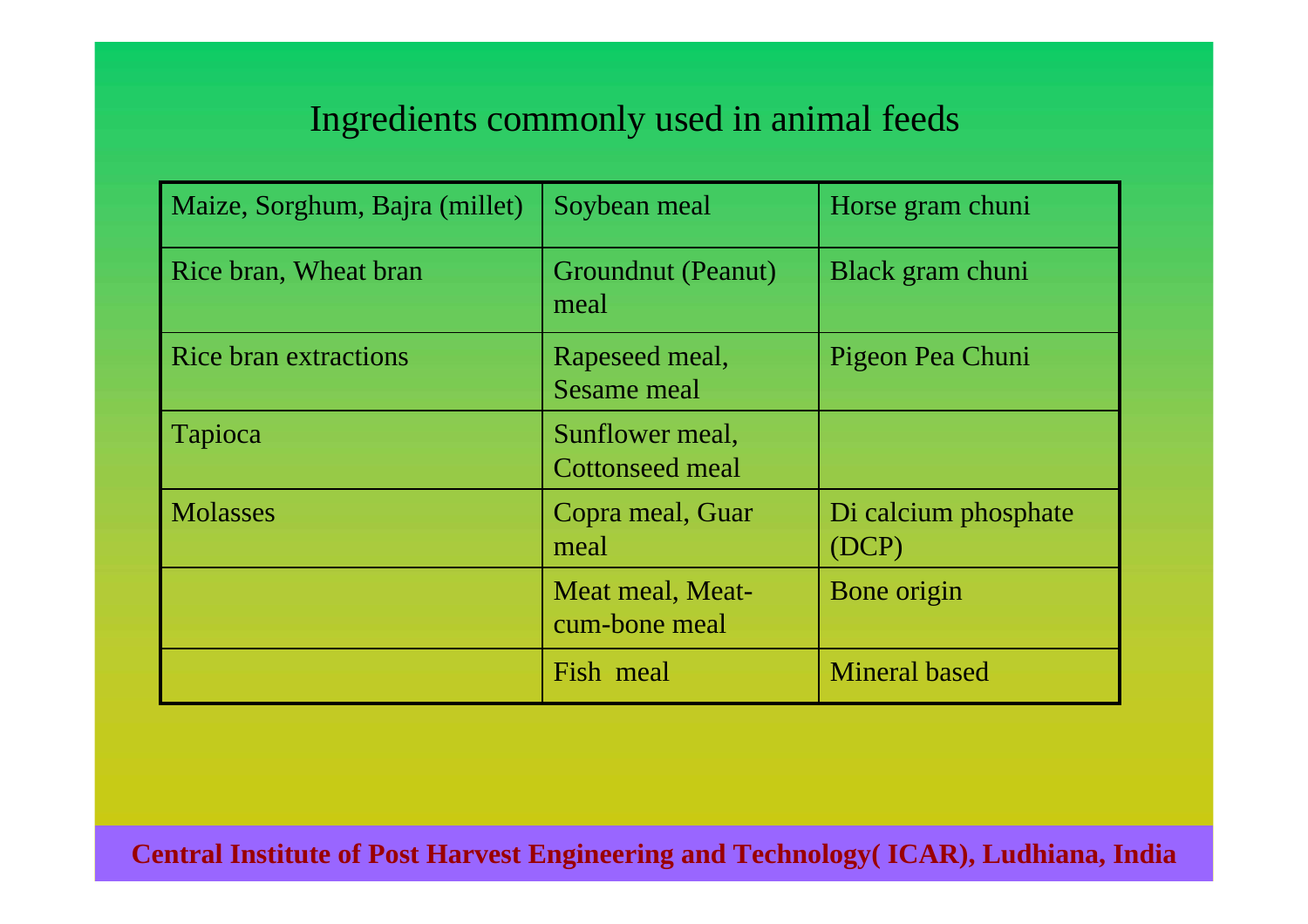# **Quality Control of feed ingredients**

| <b>Ingredient Quality</b><br>(Qualitative)  | Physical characteristics (analyst's skills): Color,<br>Texture, Odor and Taste, Particle size (screen analysis),<br>shape, evidence of wetting, Adulteration, damage and<br>deterioration, bulk density storage, pests, faecal<br>material, hairs etc, spot chemical tests.,                                                            |
|---------------------------------------------|-----------------------------------------------------------------------------------------------------------------------------------------------------------------------------------------------------------------------------------------------------------------------------------------------------------------------------------------|
| <b>Ingredient Quality</b><br>(Quantitative) | <b>Chemical analysis:</b> Moisture, CP, CF, EE, NFE, ash,<br>Acid insoluble ash (silica or sand), salts, free fatty<br>acids, biogenic amins urea, and NPN, amino acids.                                                                                                                                                                |
|                                             | <b>Anti-nutritional factor:</b><br><b>Extrinsic</b> (contaminants): mycotoxins,<br>weeds,<br>insecticide, herbicides, fungicides<br><b>Intrinsic:</b> allergins, lectins, phytoestrogens,<br>glucosinolates (rape seed), saponins, tannins, ricin,<br>sinapine, gossypol, (cotton seed cake), lipoxygenase,<br>trypsin inhibitor, urea. |
|                                             | Decomposition and rancidity test: acid value, peroxide<br>value, etc.                                                                                                                                                                                                                                                                   |
|                                             | <b>Protein quality:</b> protein solubility or dispersibility,<br>Nitrogen solubility, mailard reaction product, dye<br>binding, pepsin digestibility, amino acid digestibility.                                                                                                                                                         |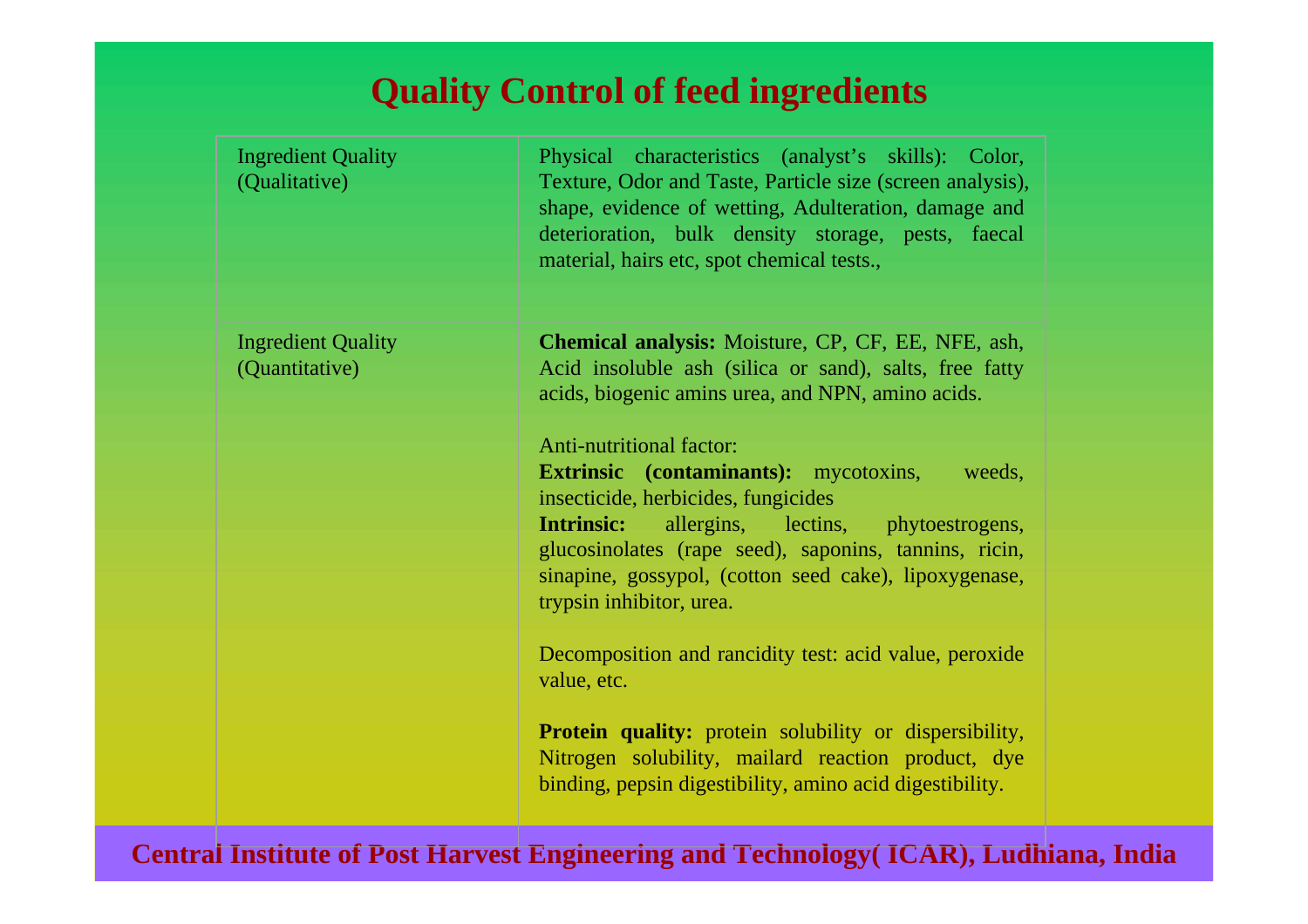# **Quality Evaluation of Feeds**

The feeds are usually subject to following three types of tests

- $\bullet$ Physical
- •**Chemical**
- $\bullet$ Biological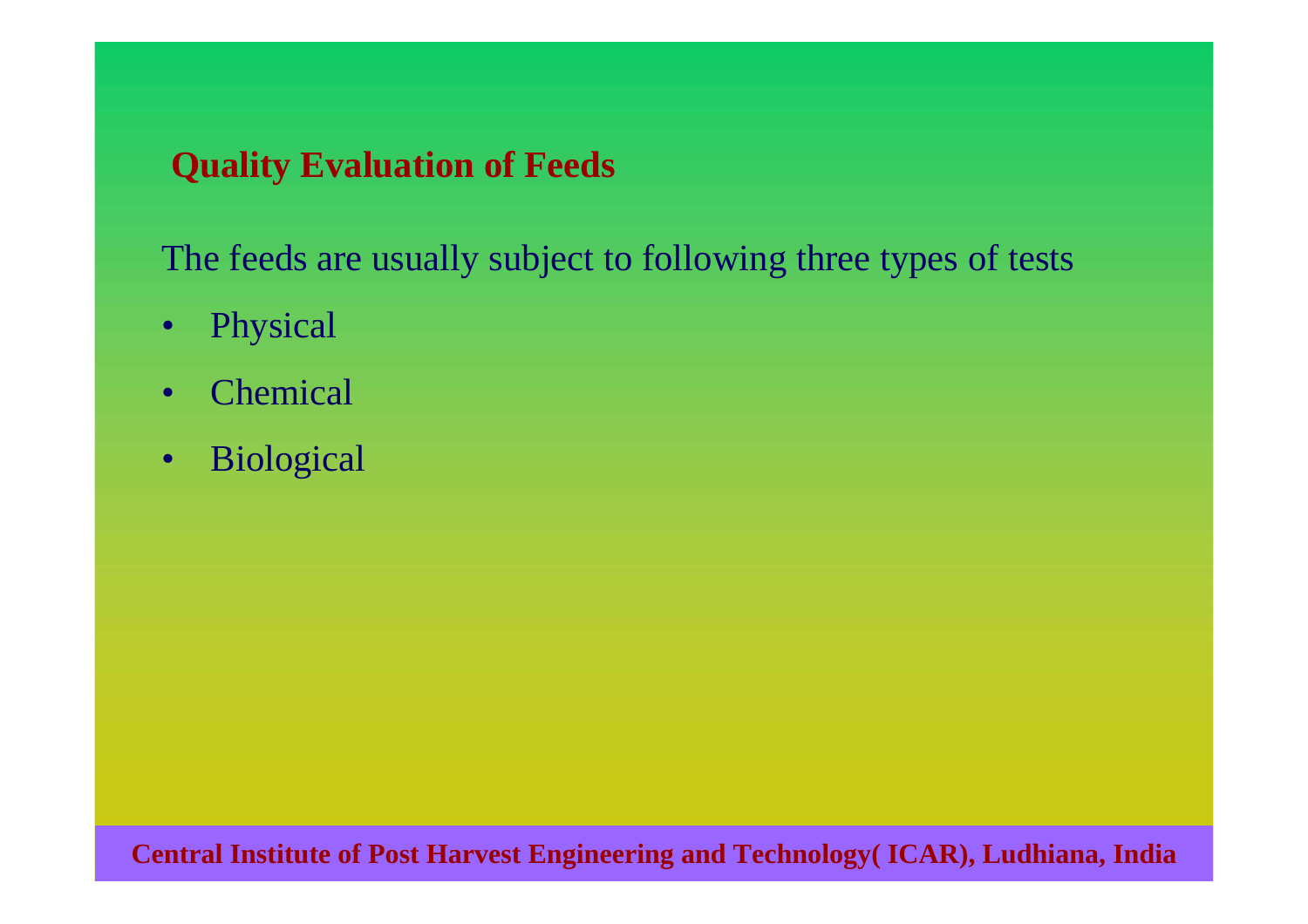# **Physical Evaluation:**

- **Colour :** Any change in the colour of the feed ingredients gives an indication of the maturity of the grain, storage conditions, presence of toxins, contamination due to sand, possible use of insecticides/fungicides which gives dull and dusty appearance.
- **Size :** Size of the grains govern its energy value due to the proportional decrease/ increase in seed and its coat. Smaller the grain lower will be the ME value.

**Homogeneity:** The presence of contaminants like other grains, husks broken grains, weed seeds, infested seeds.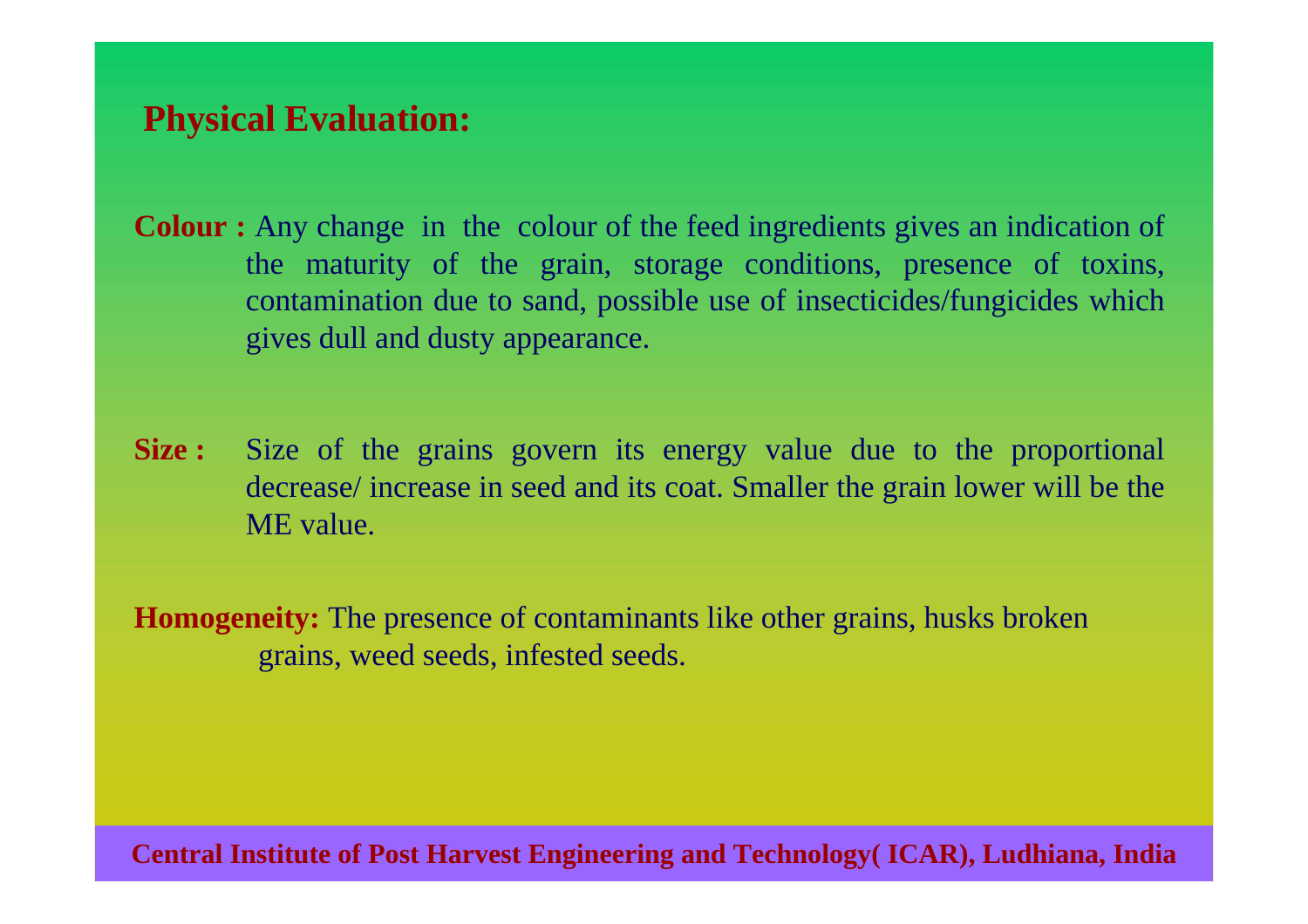**Taste**: Each ingredient has a different taste, any change in the taste like bitterness in the grains, soya, sunflower oil meal and groundnut cake indicat es the presence of mycotoxins.

**Touch**: Feeling the raw material will indicate the dryness and moisture content and clumpy ness.

**Sound:** Dry grains on pouring down or biting will produce sound of spilling coins.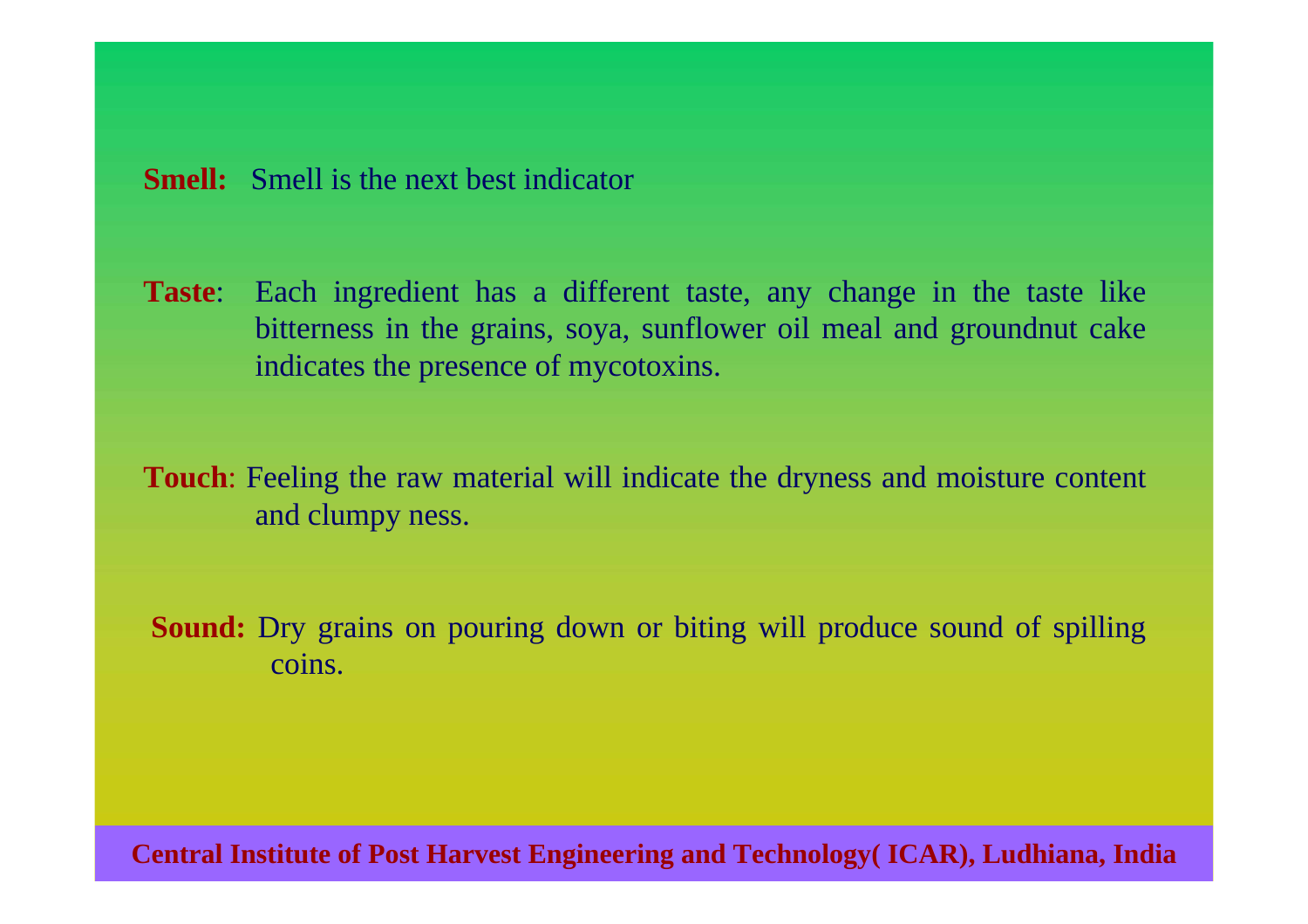# **Adulterant and Contaminants**

### **Physical Methods to Detect Adulteration or Contamination**

The Common contaminant or adulterant is husk or sand. Winnowing is the best method t o detect husk in the feedstuff. S ieving can be done to differentiate contaminants based on particle size. To detect for the presence of sand a weighed quantity of the grain is soaked in water then by sieving with hand the grains can be separated. The remaining water if decanted the settle d sand can be weighed and the level of contamination can be assessed.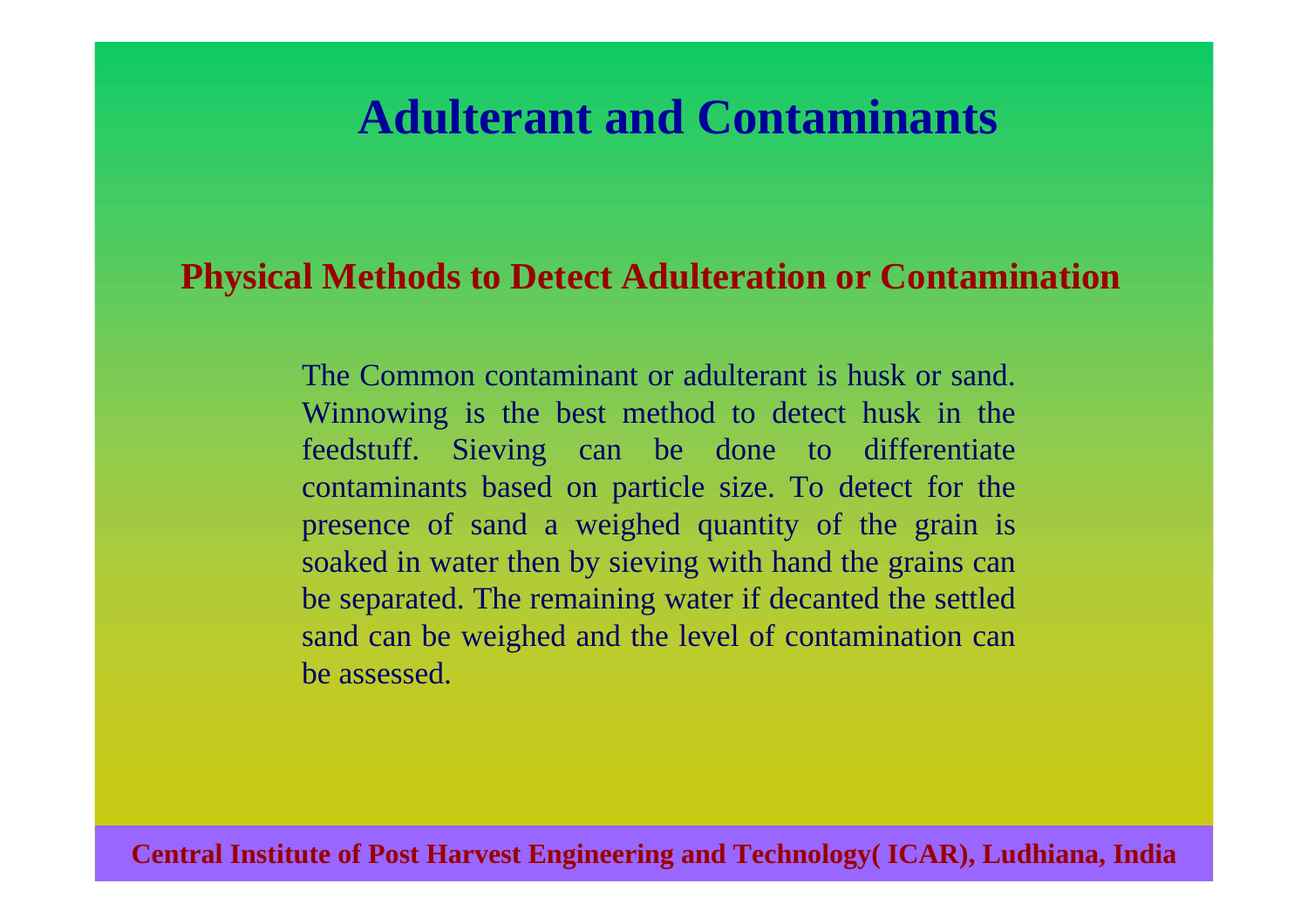# **Common Adulterants of Different Feed Ingredients.**

| <b>Feed ingredient</b>           | <b>Adulterant</b>                                           |
|----------------------------------|-------------------------------------------------------------|
| Groundnut cake                   | Groundnut husk; urea, non-edible oil cakes                  |
| <b>Mustard cake</b>              | Argimona maxicana seeds, fibrous feed ingredients,<br>urea. |
| Soybean meal                     | Urea, raw soybean                                           |
| Deoiled rice bran, wheat<br>bran | Ground rice husk, saw dust.                                 |
| Fish meal                        | Common salt, urea, sand                                     |
| Mineral mixture                  | Common salt, marble powder, sand, lime stone                |
| <b>Molasses</b>                  | Water                                                       |
| Maize                            | Cobs                                                        |
| Rice kani                        | Marble, grit                                                |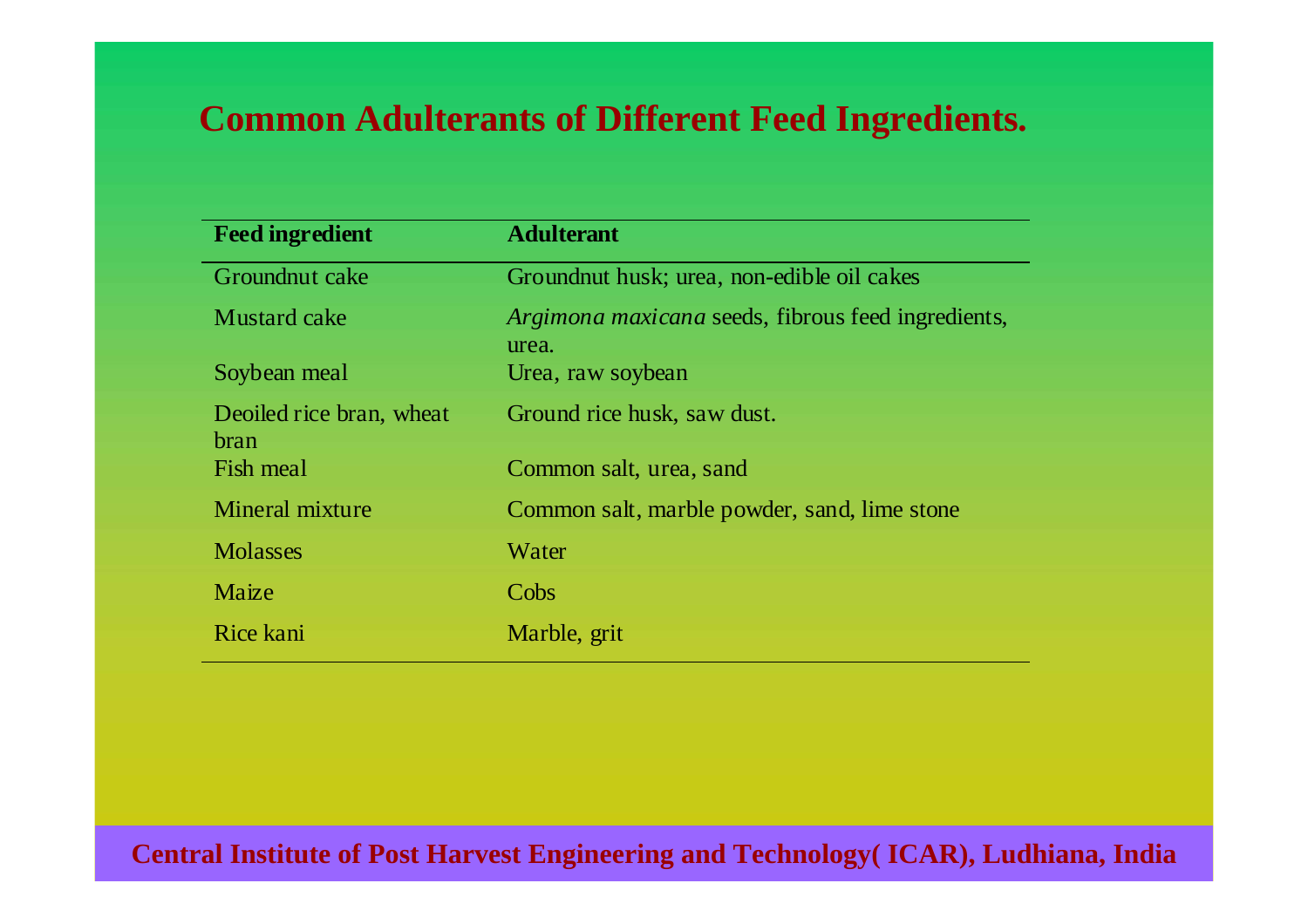# **Chemical Evaluation**

- •An analytical laboratory for the precise estimation of nutrient contents and contaminants is of utmost importance.
- •Analyse the feeds for proximate principles. This indicates possible constraints on usage due to the presence of excessive content of crude fiber, fat or total ash. Low CP and high CF of oil seed meals is indicative of adulteration with fibrous material. The high CF alone is i ndicative of adulteration with urea and or some inferior quality oil seed meals like mahua, castor or karanja cake.
- •The amount of acid insoluble ash is a good guide to the amount of sand or other dirt which may be present. The fish meals are usually adulterated with sand during drying process.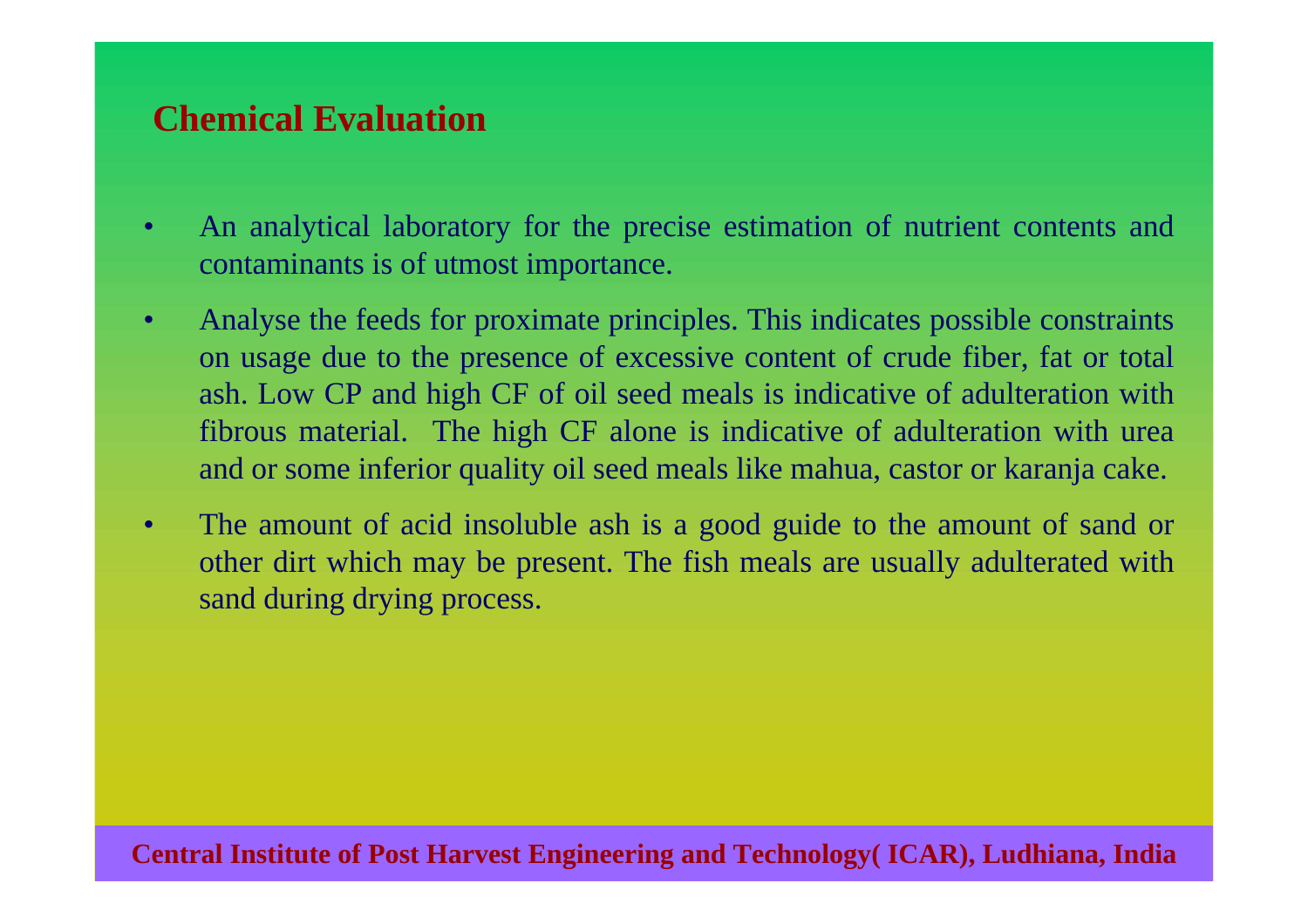# **Ingredient Specifications**

Ingredient specifications are essential in a feed quality assurance program. Specifications serve as the basis from which purchasing agreements are written, feed/rations are formulated and ingredient inspections are performed. Ingredien t description and general nutritional specifications may be found in BIS specifications for feeds and feed ingredients in India.

**Mahua cake :** To water extract of the test feed add conc.  $H_2SO_4$ : Violet or pink colour indicate the presence of mahua cake.

**Argimona seeds:** To water extract of test feed add conc. HNO<sub>3.</sub> Appearance of **Brown-reddish** colour indicates the presence of argimona seeds.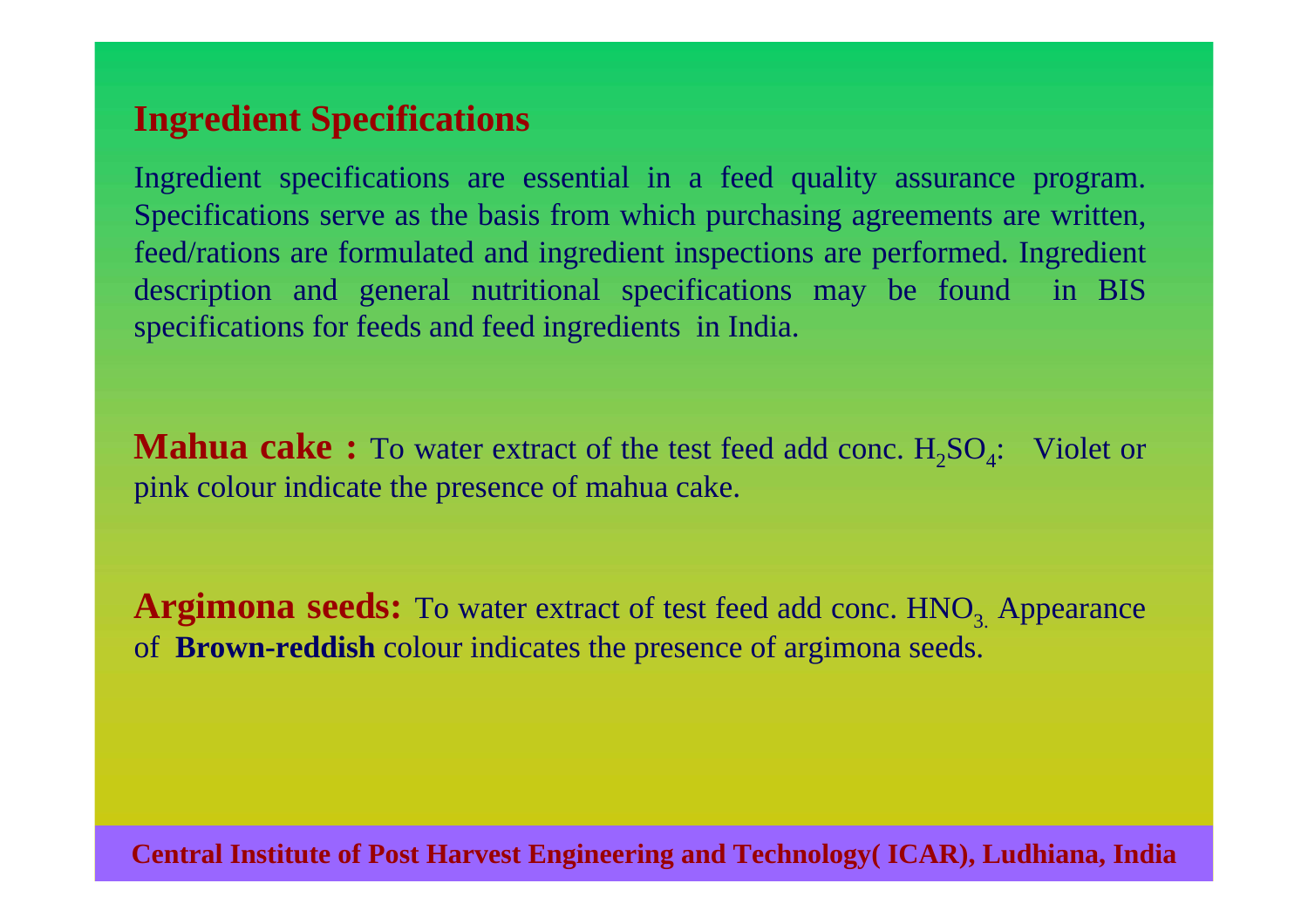**Detection of caster cake in feedstuffs or edible oil cakes, BIS has specified the cake methods of analysis of castor cake, linseed meal, neem seed cake, cotton seed cake**

- •**Detection of Neem Seed Cake in feedstuff and edible oil cakes**
- •**Detection of Linseed meal in Animal Feeds**
- •**Detection of unextracted cotton seed cake in Animal Feeds**
- •**Detection of common salt ( Sodium Chloride)**
- •**Detection of urea**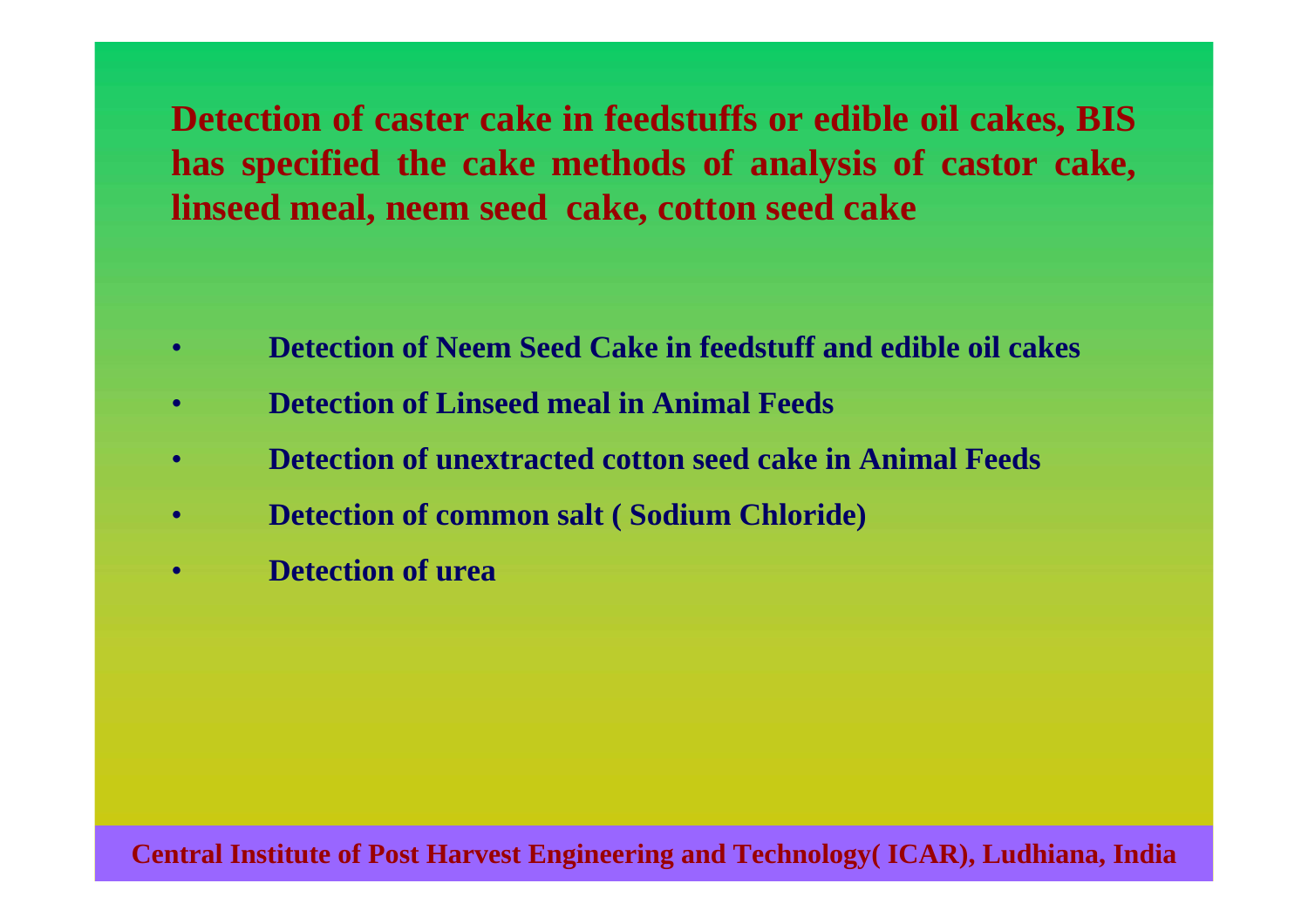### **Measurement of Quality of Soybean Meal**

Quality of Soybean meal is tested for the presence of two antinutritional factors trypsin inhibitors and haemagglutinins, which depress the utilization of proteins and for urease activity, an indicator of level of cooking or processing applied during the preparation of soybean meal. Both the urease enzyme and trypsin inhibitor are denatured at the same rate. Due to easier assay of urease enzyme it is accepted by the feed industry worldwide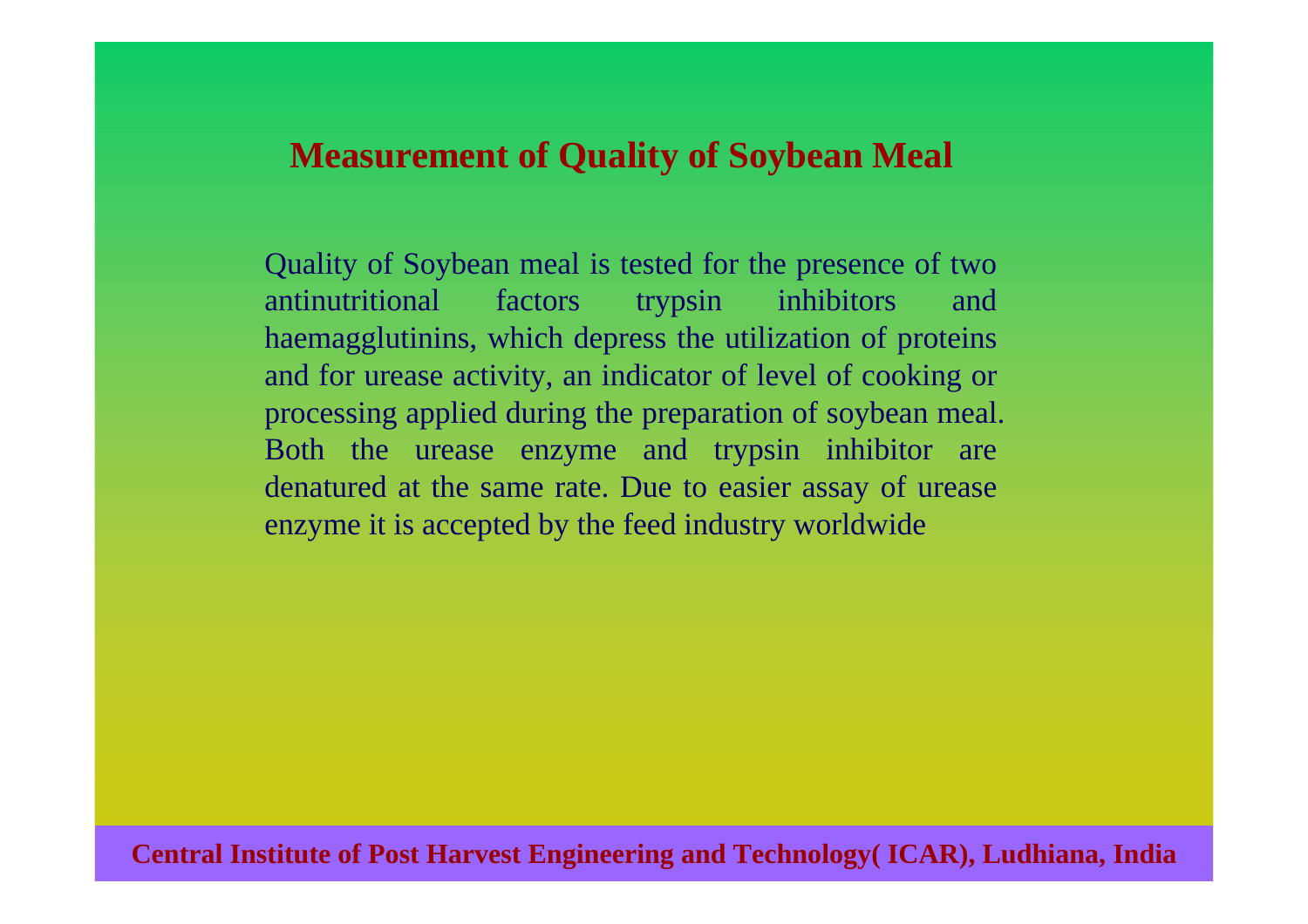# **Interpretation :**

**Visual Examination of Soybean Meal when Treated with Urea-phenol Red Solution\*:**

|                           | <b>Urease</b><br><b>Activity</b> | <b>Approximate</b><br>range of urease | <b>Assessment</b> |
|---------------------------|----------------------------------|---------------------------------------|-------------------|
| Not visible               | Inactive                         | 0.00                                  | overcooked        |
| red colour                |                                  |                                       |                   |
| Few scattered             | Slightly                         | $0.05 - 0.10$                         | properly          |
| red particles             | active                           |                                       | cooked            |
| Approximately             | Moderately active                | 0.20                                  | properly          |
| 25% or red particles      |                                  |                                       | cooked            |
|                           |                                  |                                       |                   |
| Approximately             |                                  |                                       | Under             |
| 50% or more red particles | Very active                      | Above 0.20                            | cooked            |

**\*Urea - phenol red solution is made as follows. Dissolve 0.14g of phenol red in 7 ml 0.IN NaOH and 35 ml distilled water. Dissolve 21g of urea in 300 ml distilled water.**  Mix these two solutions together and titrate to amber colour with  $0.\text{IN H}_2\text{SO}_4$ '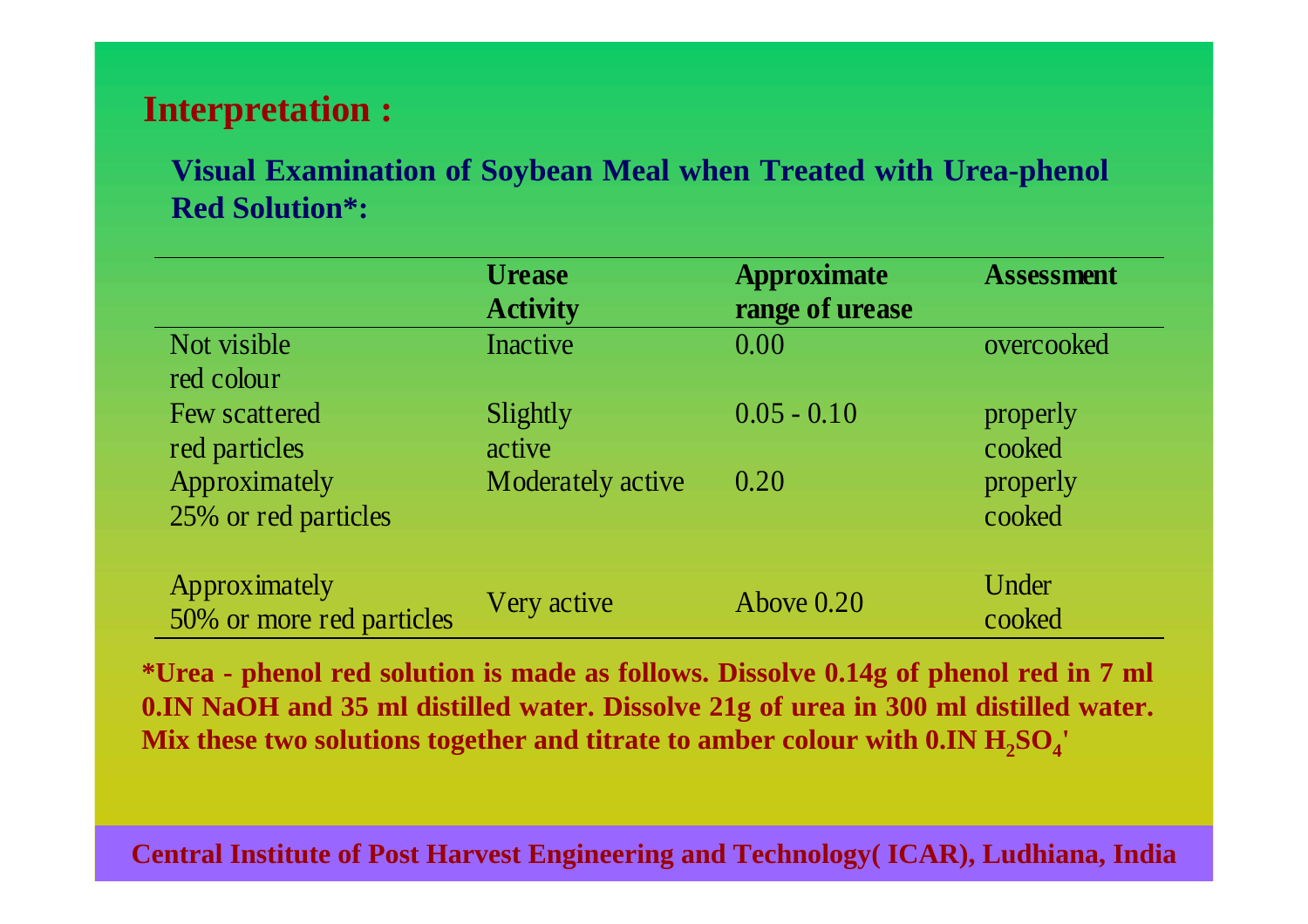# **Important mycotoxins in foods and feeds**

The important mycotoxins in foods and feeds are as follows:

| <b>Mycotoxins</b>                                 |                    | Nature of toxin                       |  |
|---------------------------------------------------|--------------------|---------------------------------------|--|
| Aflatoxins* (Most ubiquitous)                     |                    |                                       |  |
| and Cyclopiazonic acid                            |                    | (Hepatotoxins, Immunosuppression)     |  |
| Ochratoxin <sup>*</sup> and Citrinin              |                    | (Nephrotoxins, Gout)                  |  |
| T-2 toxin* and Diacetoxyscripenol                 |                    | (Mouth lesions, Loss of appetie, Skin |  |
|                                                   |                    | and Gastro-intestinal irritation)     |  |
| Fumonisins <sup>*</sup> and Moniliformin          |                    | (neurological disorder, Liver damage) |  |
| Vomitoxin <sup>*</sup> and Fusaric acid           |                    | (Feed refusal, Dermatotoxins)         |  |
| Zearalenone <sup>*</sup>                          |                    | (Estrogenic and Reproductive          |  |
|                                                   |                    | disorders)                            |  |
| *Mycotoxins to occur in feed stuffs significantly |                    |                                       |  |
| <b>Important mycotoxins in forages</b>            |                    |                                       |  |
| Ergot alkaloids                                   | Sporidesmin        | Fescue toxin                          |  |
| Tremorgens                                        | Patulin, Vomitoxin | Zearalenone                           |  |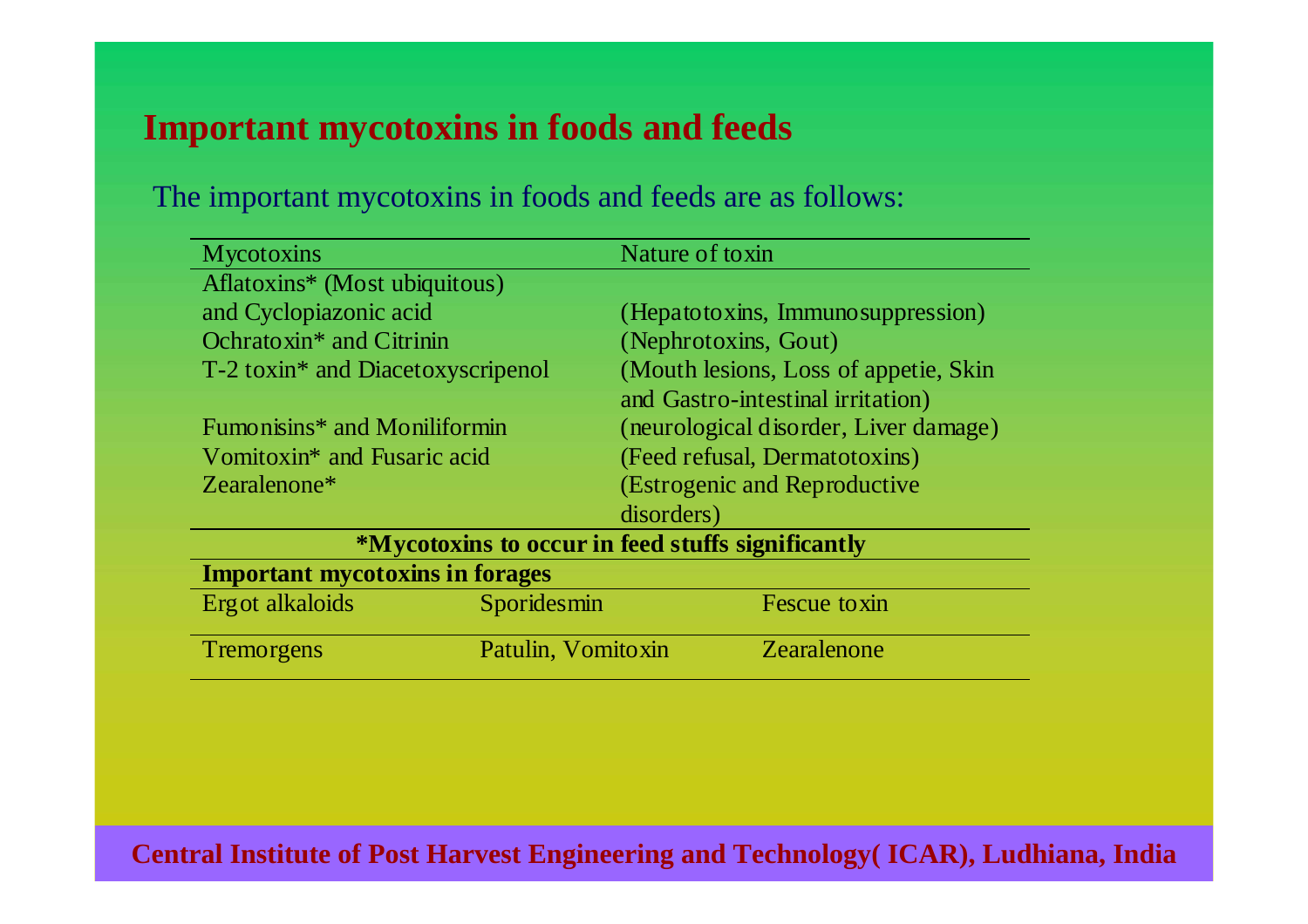# **Maximum Permissible Levels of Aflatoxin as Stated by Different agencies**

| <b>Food/Feed</b>                      | <b>Maximum level</b> |
|---------------------------------------|----------------------|
| <b>USA</b>                            |                      |
| Dairy feed, feed for immature animals | $100$ ppb            |
| Feed for breeding cattle, swine or    |                      |
| mature poultry                        | $100$ ppb            |
|                                       |                      |
| Feed for finishing swine              | $200$ ppb            |
| Feed for feedlot beef cattle          | $300$ ppb            |
| <b>BIS</b>                            |                      |
| Feeds for poultry                     | $20$ ppb             |
| Feeds for ducks                       | 3 ppb                |
| <b>ICAR, New Delhi</b>                |                      |
| Feeds for chicks                      | $150$ ppb            |
| Feeds for broilers                    | $400$ ppb            |
| <b>Feeds for layers</b>               | $900$ ppb            |
| Feeds for breeding stock              | $300$ ppb            |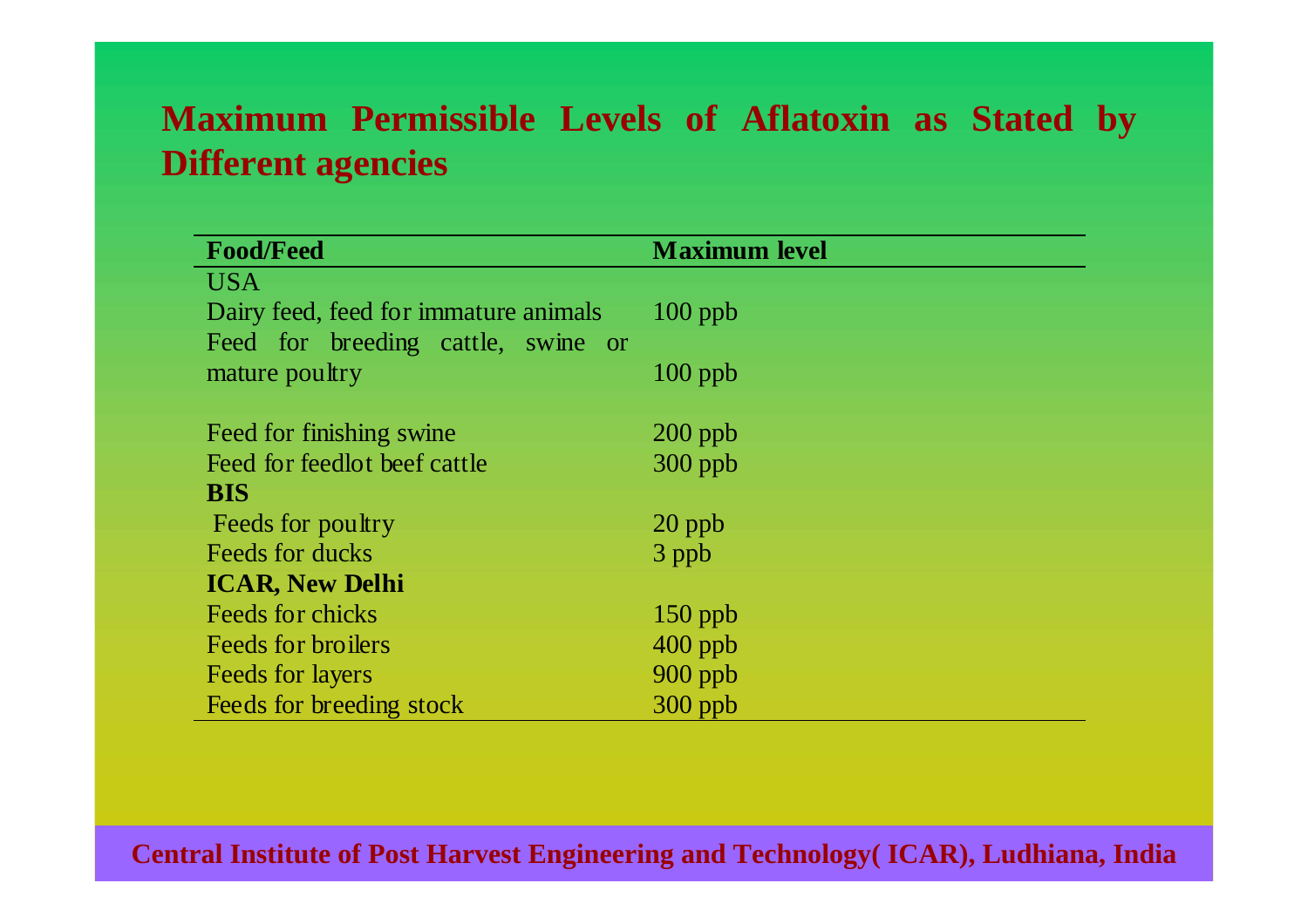# **Effects on health and production performance**

**The physical or apparent effects of mycotoxins range from reduced feed intake and poor conversion ration to a general inability of an animal to thrive. Symptoms vary toxin to toxin as shown below:**

| Aflatoxin                    |        | Damages liver and causes growth suppression.                                   |
|------------------------------|--------|--------------------------------------------------------------------------------|
| T-2 toxin                    |        | Oral lesions in poultry                                                        |
| Ochratoxins                  |        | Kidney damage                                                                  |
|                              |        | Poultry and pigs are prone to ochratoxin, whereas dairy                        |
|                              |        | animals can tolerant it even at higher levels because of                       |
|                              |        | its biotransformation by ruminal microbes.                                     |
| Vomitoxin<br>refusal factor) | (feed) | Affect mainly pigs and other animal                                            |
| Zearalenone                  |        | Affects the reproductive organs in pigs, dairy cattle and<br>poultry           |
| <b>Fmonisins</b>             |        | Cause nervous disorders in horses                                              |
| Erg ot alkaloids             |        | Produce nervous system disorders and necrosis of legs<br>and tail in livestock |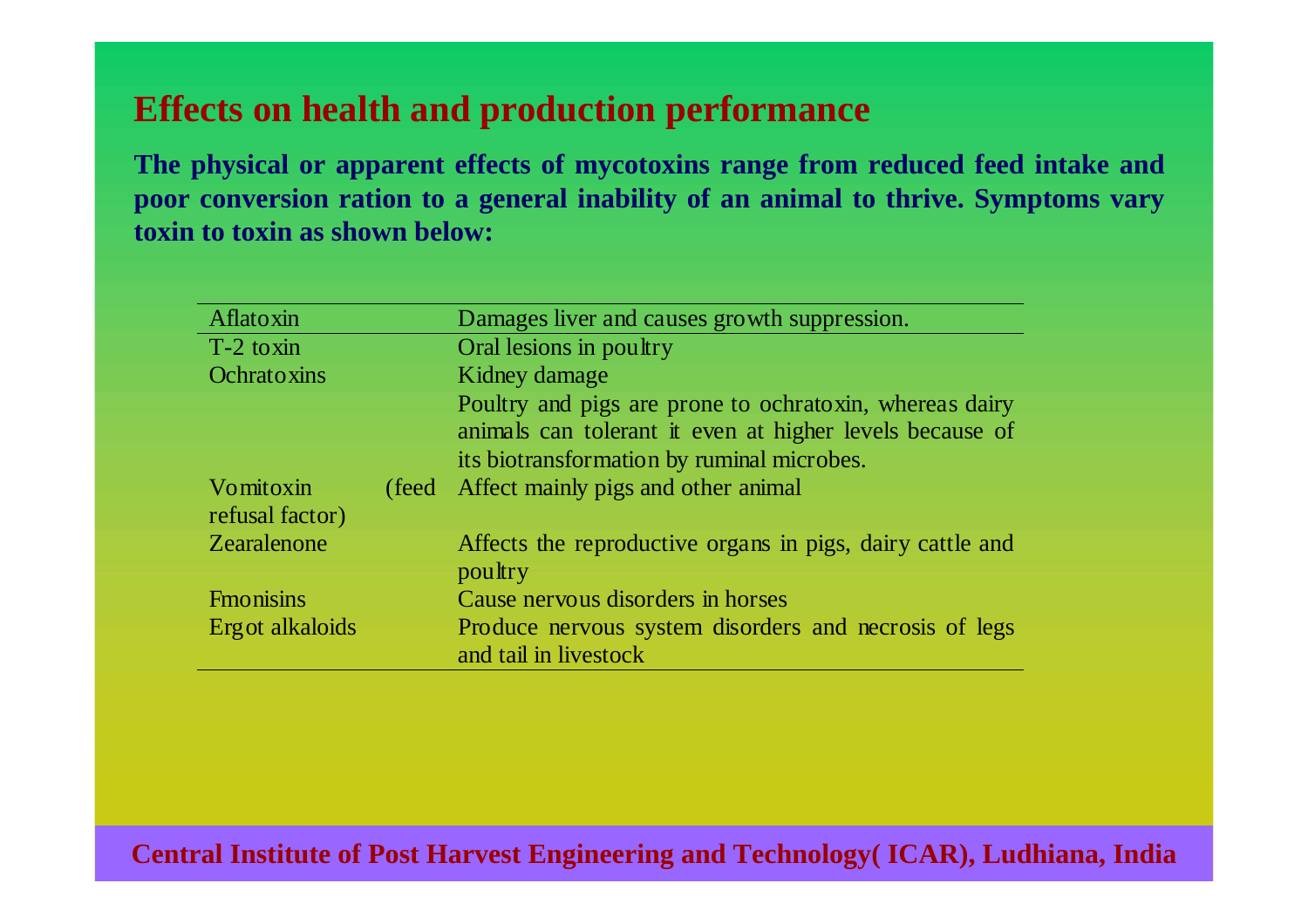# **Control of mycotoxins**

The most effective methods of neutralizing mycotoxins already in feed is by binding them to an inert compound before they can be absorbed from the intestines. The 'ideal" features of a good mycotoxin binder are:

- $\blacksquare$ § Ability to bind a wide range of mycotoxins
- $\blacksquare$ Low effective inclusion rate in feed
- $\blacksquare$ § Rapid and uniform dispersion in the feed during mixing
- $\blacksquare$ § Heat stability during pelleting, extrusion, and during storage
- $\blacksquare$ No affinity for vitamins, minerals or other nutrients
- $\blacksquare$ § High stability over a wide pH range and
- $\blacksquare$ § Bio-degradability after excretion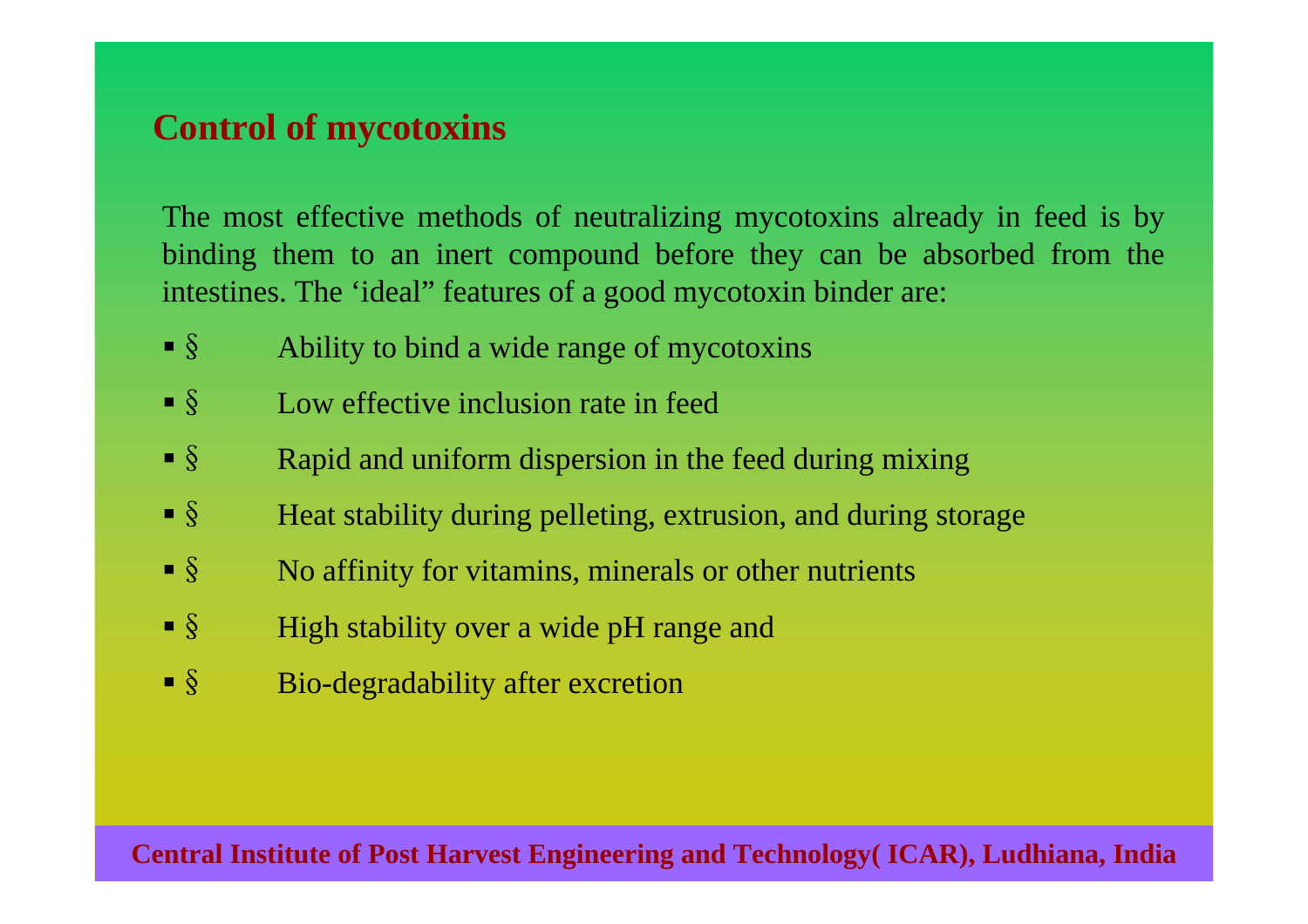## **The most appropriate practices for mycotoxin control are:**

- 1. Prevention of fungal growth on crops in the field, at harvest time, during storage of feedstuffs and processing of feed.
- 2. Not whe n production is at its lowest but at the time of purchase of raw materials, storage, etc., so that mycotoxin levels can be limited to a minimum
- 3. Good feed can become contaminated with mycotoxins in livestock and poultry sheds. This can be avoided with proper management practices.
- 4. Application of appropriate mycotoxins binder in order to achieve good productivity and economy.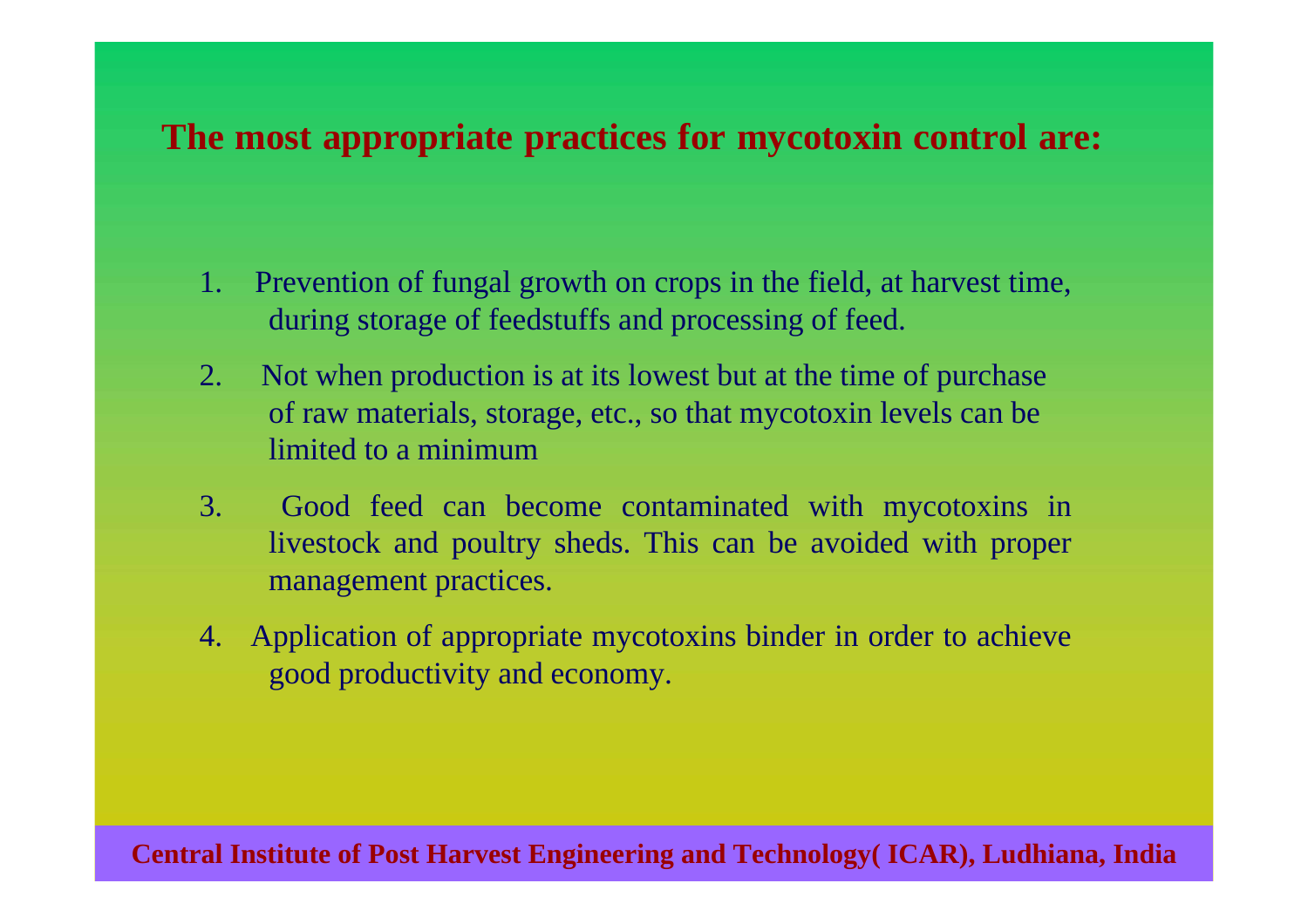### **Safe level of mycotoxins in foods and feeds**

Strictly speaking, there is no safe level. The risk directly depends on the level of the major mycotoxins and also on the presence and levels of other mycotoxins in feeds. What is a safe level in one farm may not be safe in another because of difference in mange mental conditions and disease prevalence. Some factors that affect the mycotoxins toxicity are: interaction of mycotoxins with pathogens, genetic variability, environmental conditions (high temperature, humidity, ammonia, etc.), sex difference and nutritional status of the poultry and livestock.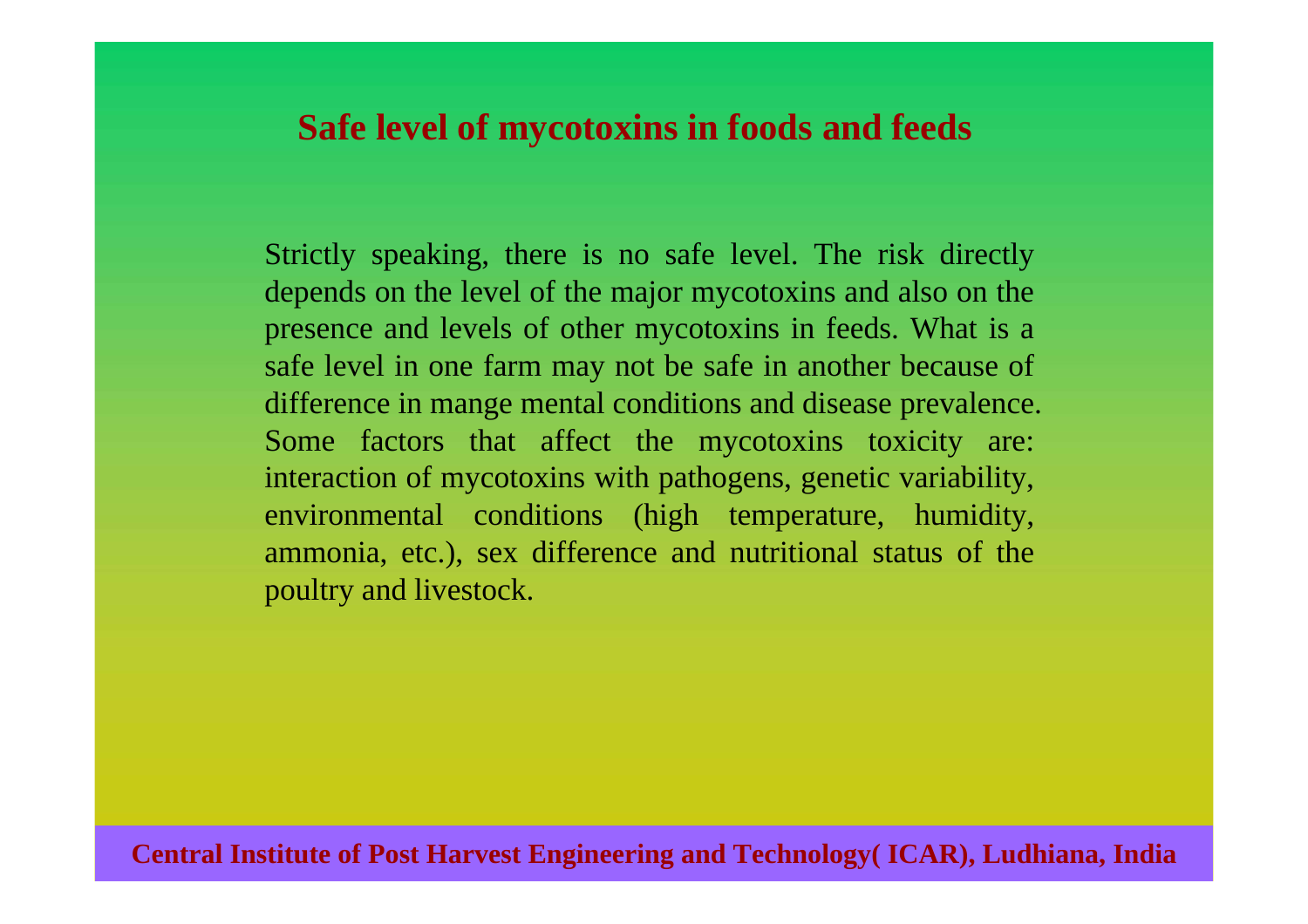### **Dioxins Contamination in Animal Feed**

Dioxins are highly toxic. Even minute amounts of dioxin cause damage to the nervous system and liver, apart from causing cancer. They can cause birth defects as well as mimic hormones tha t disrupt reproduction and human development. Dioxins released int o the environment reach the food chain and get accumulated in fat. By far the greatest exposure to dioxin (over 90%) is from food. These include fish meal, fish oil, recovered vegetable oil, grease and many byproducts from the food industry, bleaching earths and kaolintic clays, milk products. When these are included in anima l rations dioxins get concentrated in animal products.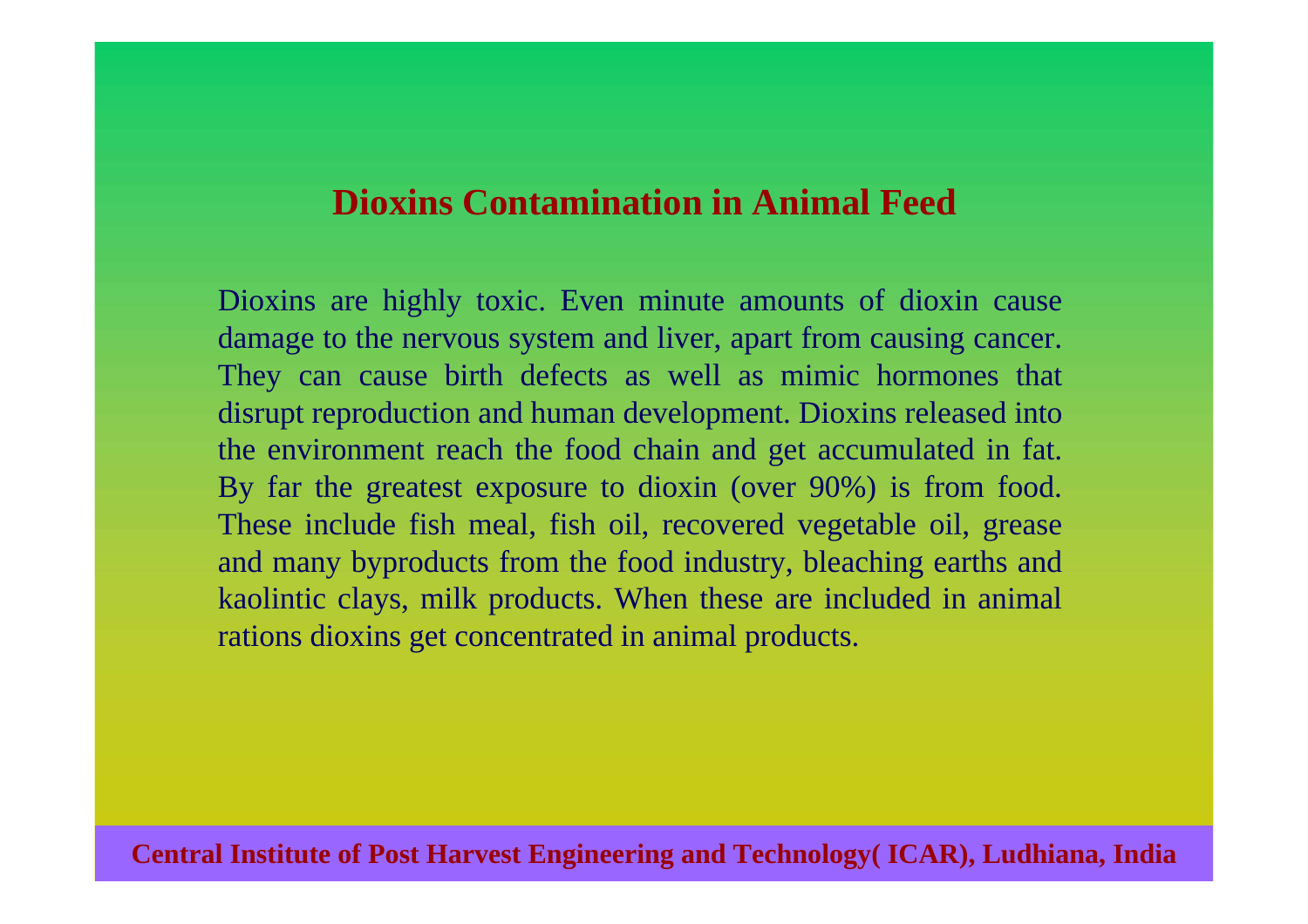# **Microscopic Evaluation of Animal Feed**

Feed microscopy i s commonly used for confirming the adulteration and identifying the adult erants ( AOAC, 1970). Feed ingredients, adulterants and contaminants must be studied under low and high magnification for distinguishing features whether coarsely or finely ground. At physical charact eristics such as shape, color, and particle size, softness, hardness, and texture of the feeds are examined at low magnification of 8x to 50x. It is useful method to identify impurities/contaminants and evaluating the quality of feed ingredients. It also serves as a useful method for identifying missin g ingredients in finished feed.

The plant cells and structural features of the feeds are observed at high magnification of 100xto 500x since there characters are retained after grinding or even after powdering the feed ingredients..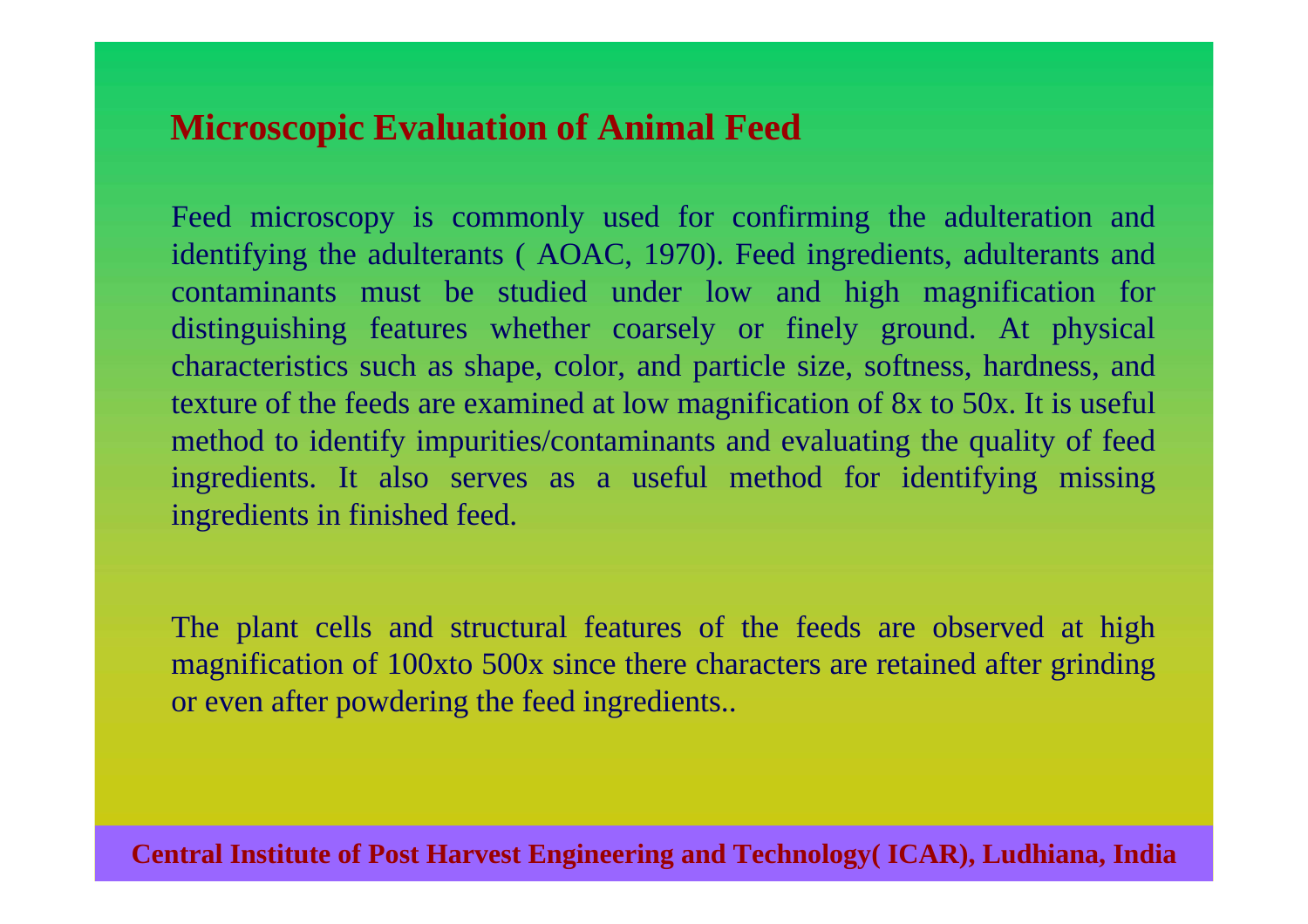# **Precise characteristics on Microscopic Identification**

- **Crab Products**
- **Fish Products**
- **Shrimp Meal**
- **Squid Products**
- **Blood Meal**
- **Meat Meal and Meat and Bone Meal**
- **Soybean Meal**
- **Peanut Meal**
- **Sunflower Meal**
- **Rapeseed Meal**
- **Sesame Meal**
- **Cottonseed Meal**
- •**Copra Meal**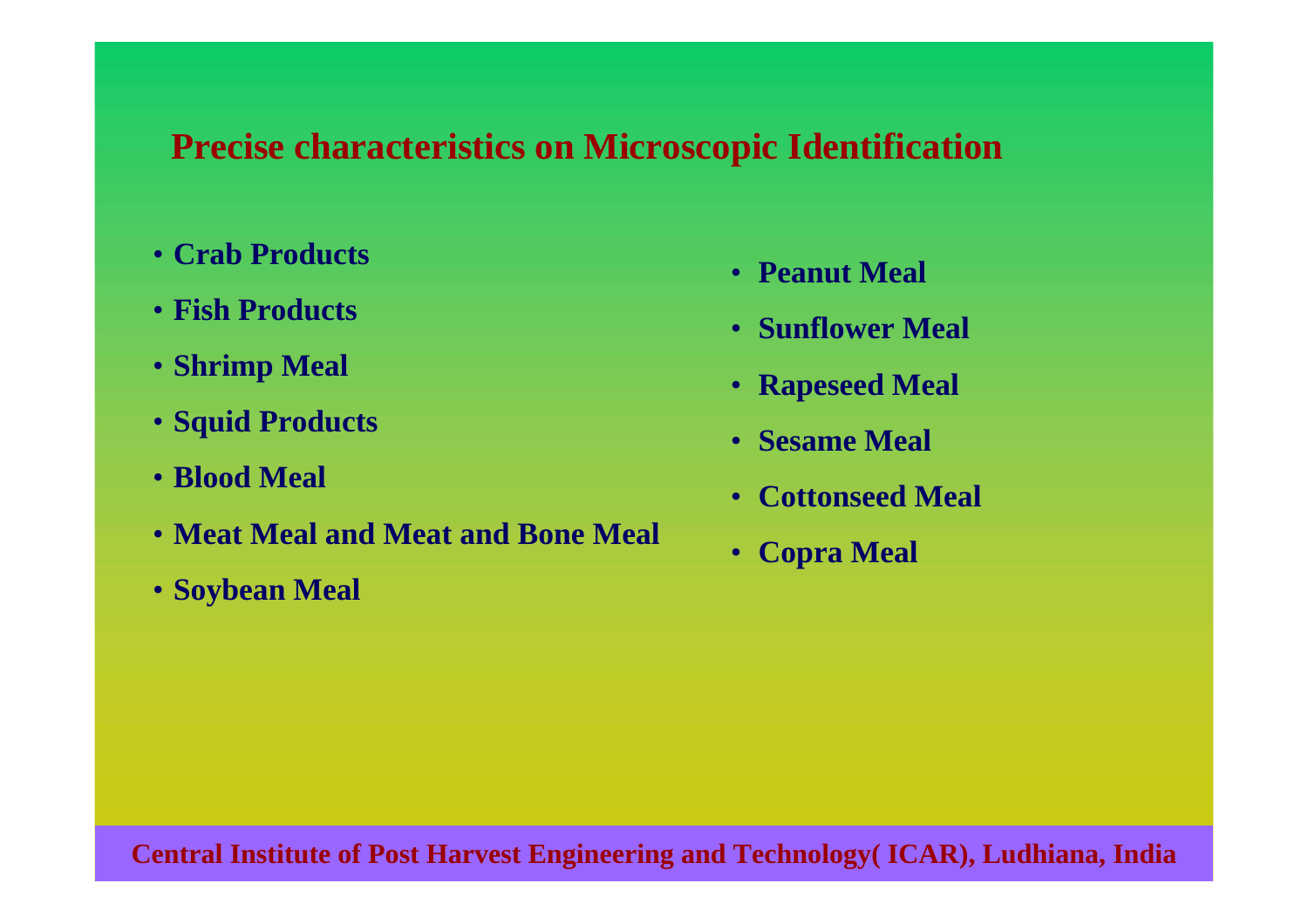### **Detailed microscopic observations for fish meal and rice polish are given below:**

### **FISH MEAL**

| a.             | Muscle fiber:            | Fiber bundles which separate under pressure,                 |  |  |  |
|----------------|--------------------------|--------------------------------------------------------------|--|--|--|
|                |                          | yellowish to brown colour and greasy.                        |  |  |  |
| b.             | Scales :                 | Transparent, round with concentric rings, flat or<br>curled. |  |  |  |
| $\mathcal{C}.$ | Sand <sup>1</sup> :      | Granular, crystalline or bead, like. Light brown to          |  |  |  |
|                |                          | translucent, do not break under pressure.                    |  |  |  |
| $\mathbf{d}$ . | Urea <sup>1</sup> :      | Shiny, needle like crystalline appearance craks on           |  |  |  |
|                |                          | pressure.                                                    |  |  |  |
| e.             | Meat meal <sup>1</sup> : | Dark brown to black, chunky with bone pieces                 |  |  |  |
|                |                          | appearing as gray to white.                                  |  |  |  |
| $f_{\cdot}$    | $Salt1$ :                | When treated with 0.1N Silver nitrate solution it turns      |  |  |  |
|                |                          | into white precipitate.                                      |  |  |  |
|                | <b>RICE POLISH:</b>      |                                                              |  |  |  |
| a.             | Polishings :             | Yellowish to light brown, greasy, curly, thin and small      |  |  |  |
|                |                          | flakes                                                       |  |  |  |
| $\mathbf{b}$ . | Grain pieces :           | White translucent                                            |  |  |  |
| $C_{\bullet}$  | $Husk^1$ :               | Scaly with longituditional Striations and yellowish.         |  |  |  |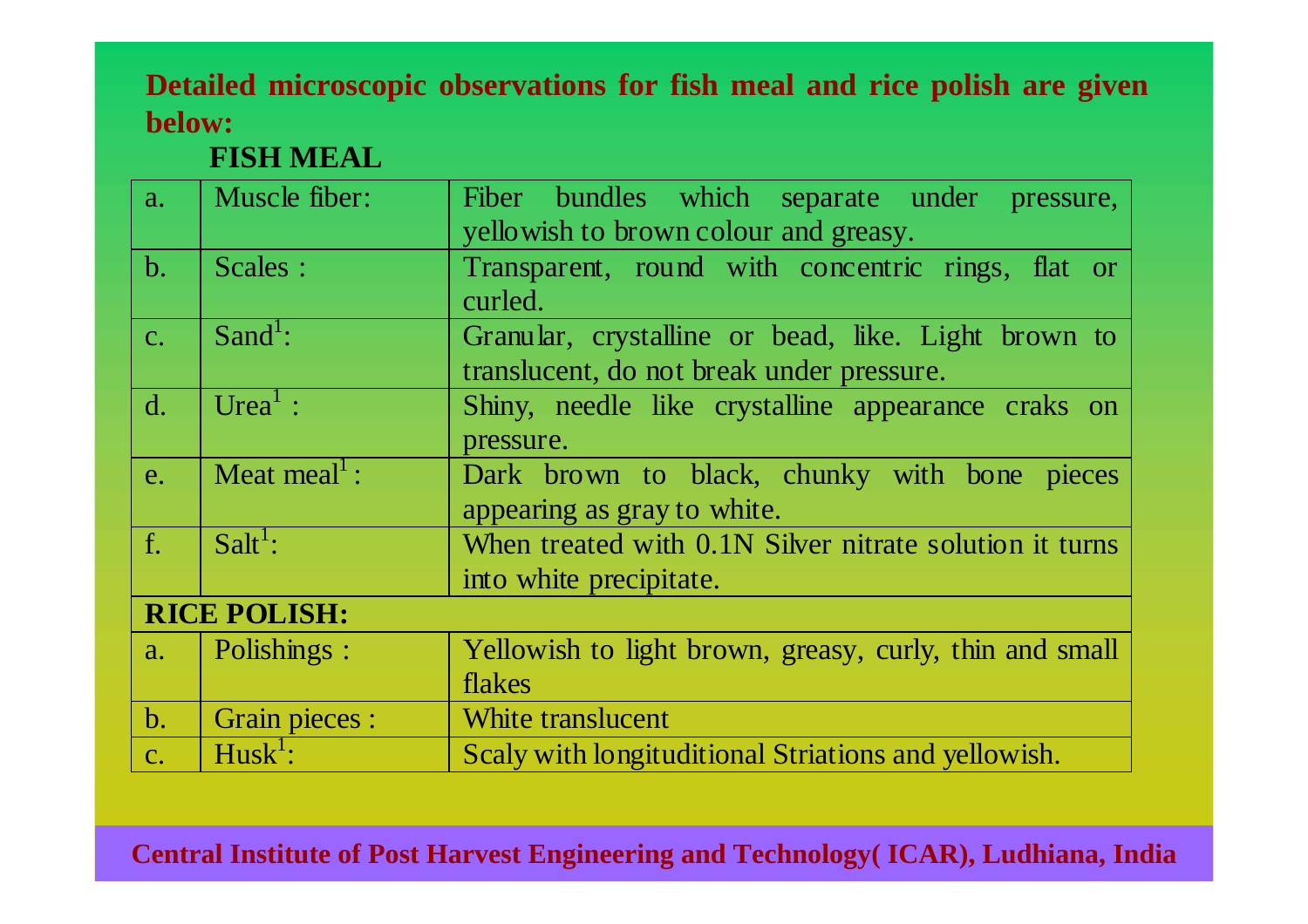## **Improvement in the quality of feed**

- Choosing the best quality raw materials available
- •Fortifying the nutrient content of the diet with commercially avail able nutrients i.e. amino acids, mineral supplements, vitamins etc.
- Using additives to enhance the availability of the nutrients e.g enzymes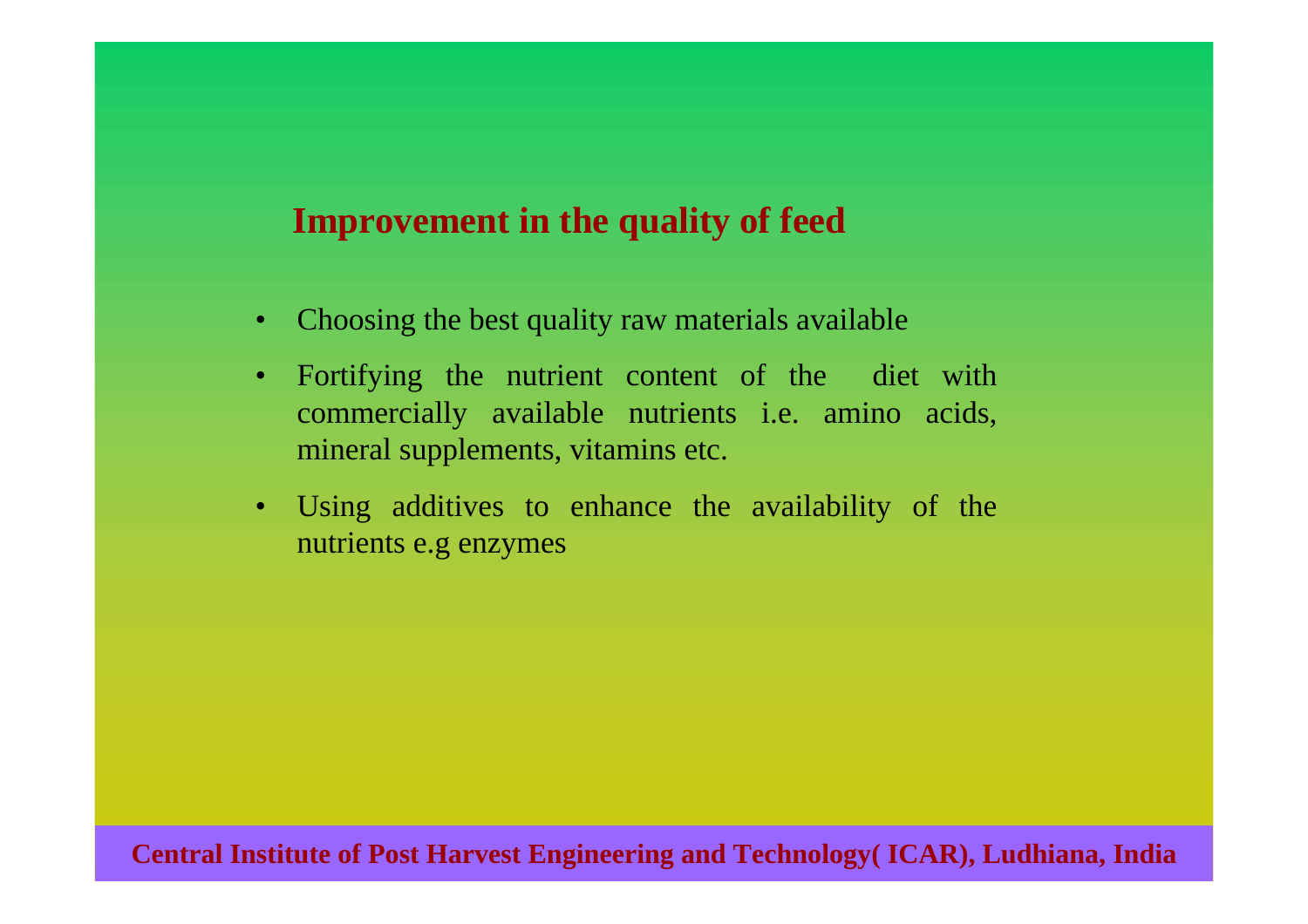# **Suitability of stored and damaged cereals for livestock feeding:**

In India the food grains produced are usually stored in bulk by the Govt. Agencies (FCI and CWC), and to some extent by the farmers. Food grains during storage undergo certain physical, chemical and biological changes due to the presence of enzymes and biochemicals itself and the enzymes produced by the insects pes ts and microbes or due to some other factors. These changes may deteriorate t he quality of the grains. Usually the following changes occur in the food grains during harvest ing, handling, transportation and storage:

- A.Physical changes
- B.Chemical changes
- C. Biological changes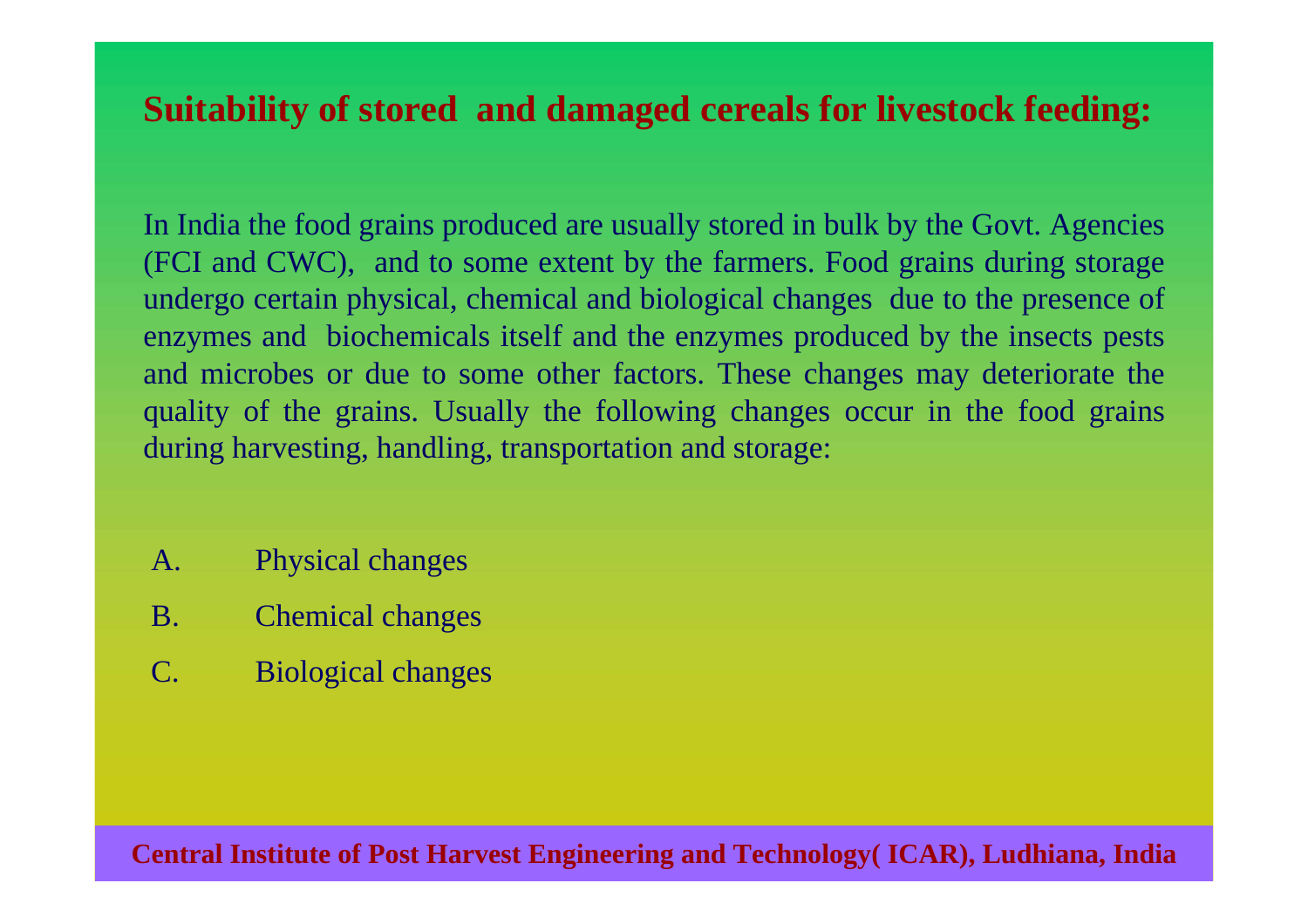### **Physical changes** :

The sound and healthy grains are shining with good luster and show hardness. The various physical changes the grains undergo during storage are, dull colour, musty odour, bores in grains, sprouting of seeds, damaged kernels due to bad weather conditions.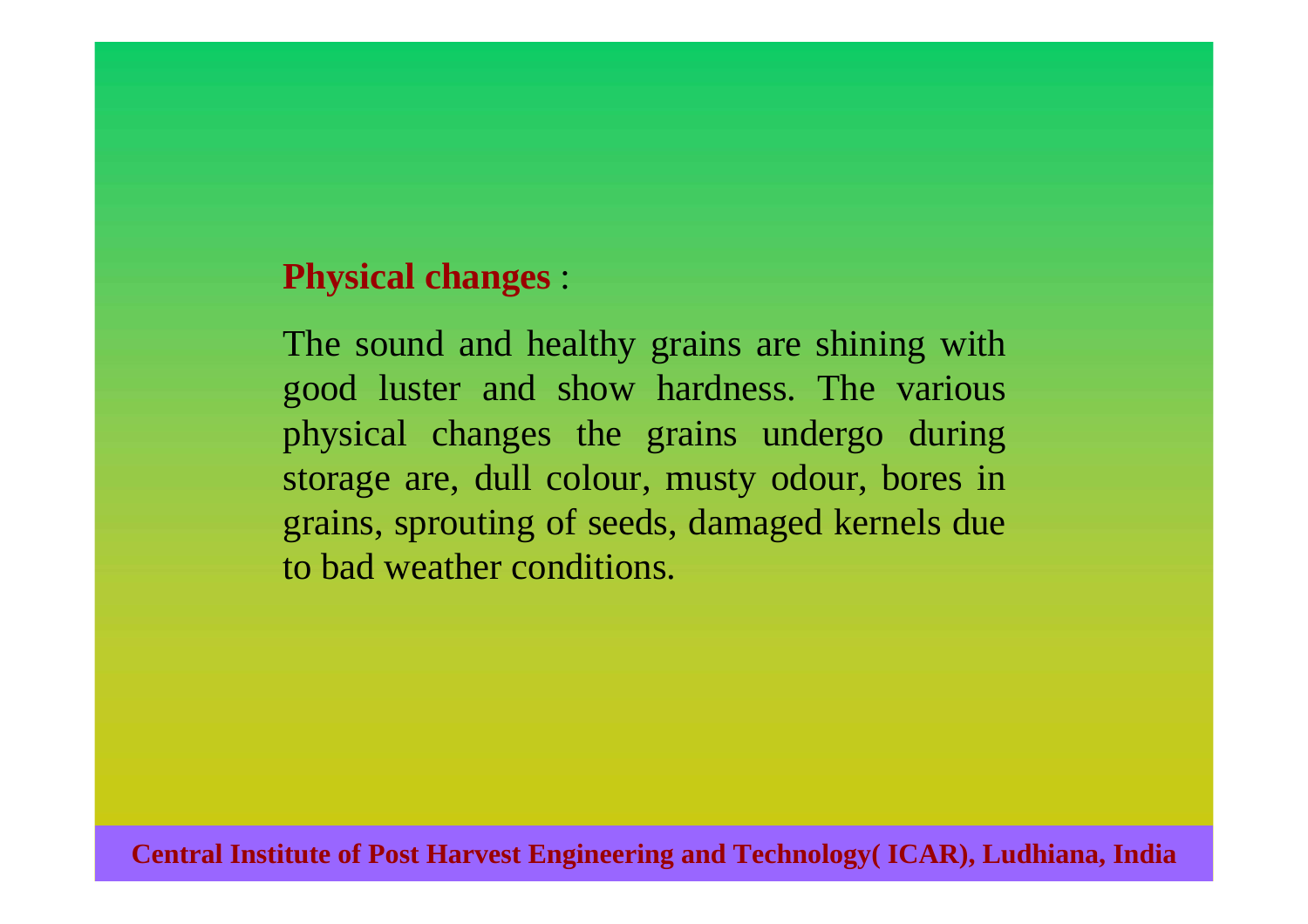# **C hemical changes**:

Cereals are characterized by relatively low protein and high carbohydrate content s contained in kernel. The germ is rich in proteins, fats, sugars and minerals whereas the endo-sperm is low in protein, fat and ash contents.

The various chemical changes that occur during storage are due to increased activity of endogenous and exogenous enzymes which ar e respon-sible for quantitative and qualitative changes in carbohydrates, proteins and fats of the cereals in addition to colour, flavour and texture

**Carbohydrates ProteinsLipids**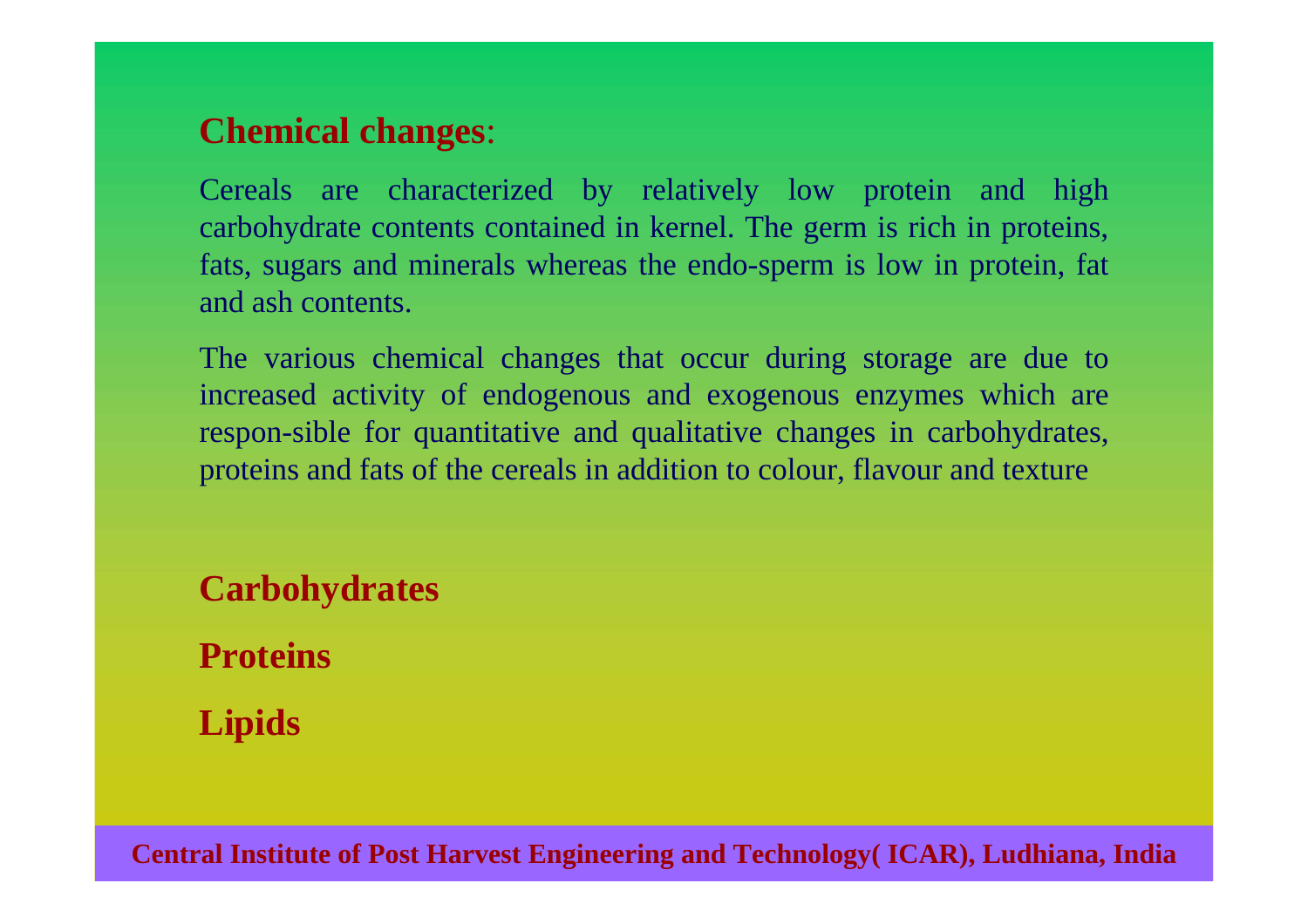# **Carbohydrates:**

In India, the temperature and relative humidity varried greatly ( Temp: 6-45 C ; R.H: 22-100%) during storage which causes biochemical and physical changes in grains such as bursting and gelatinisation of starch and depending upon the moisture content. Amylases hydrolyse the starch into dextrose and maltose and significantly increase the content of reducing sugars during storage.

Storage of wheat above 12 % moisture increased sucrose, glucose,fructose and rafinose contents. The storage of cereals at high moisture content also produces sour odour due to the production of alcohols and acetic acid.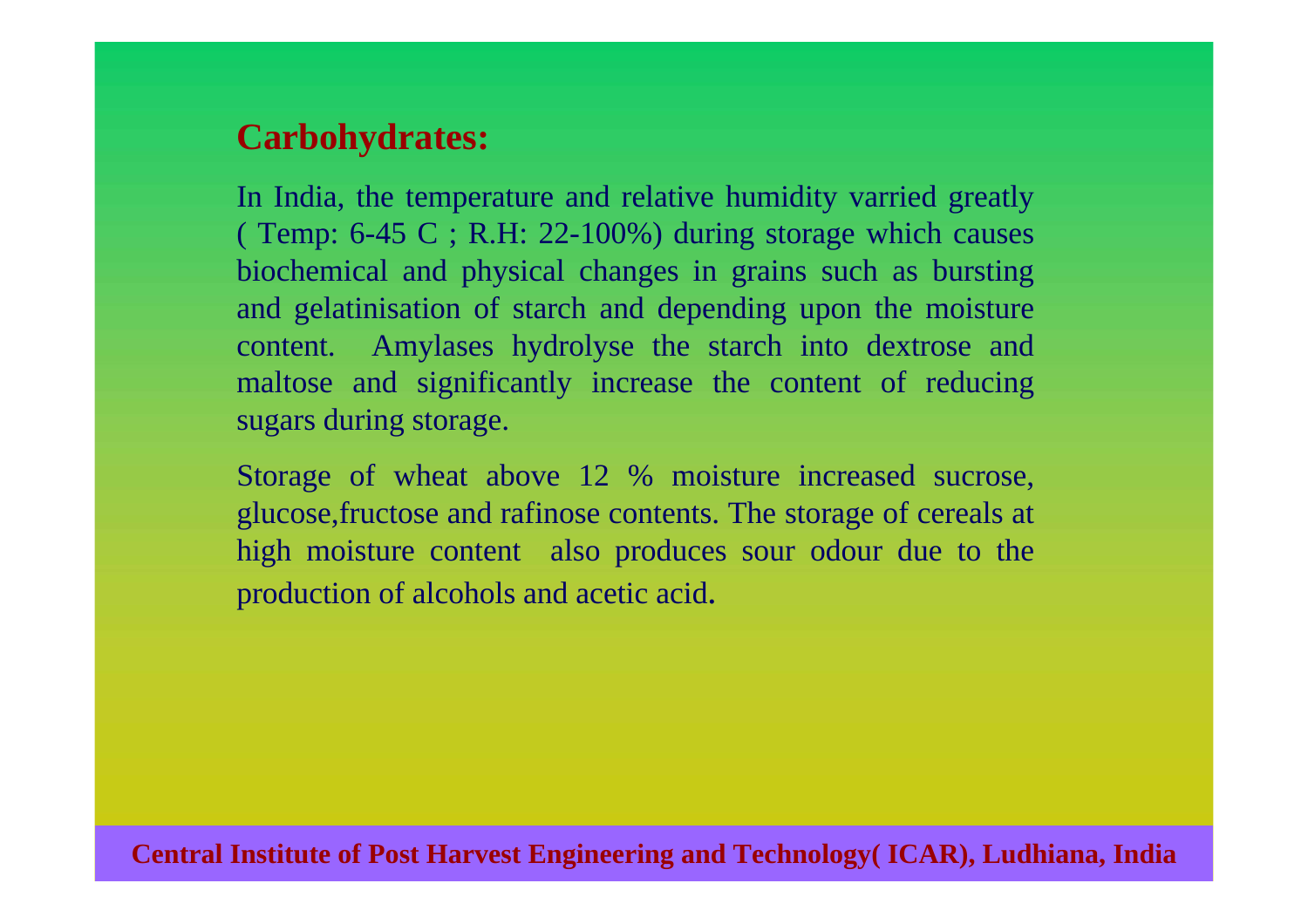# **Proteins :**

The high temperature and production of chemicals in grains during storage denature the proteins and make them less dispersable in water, deteriorates the gluten quality and increase the free amino acids contents.

The formation of certain sulphur containing amino acids impart bad odour. The free amino acids may also undergo mailla r d reaction combining with the reducing sugars giving browning of the grains. The type of deterioration is possible at temperature above  $20^{\rm o}$  C and at RH between 60-70 percent.

# **Lipids :**

Oxidation of lipids especially the unsaturated fatty acids results in typical rancid flavours, odour and taste. Hydrolysis of lipids also increase the fatty acid (FFA) contents which is consi dered as a sensitive index for the grain deterioration.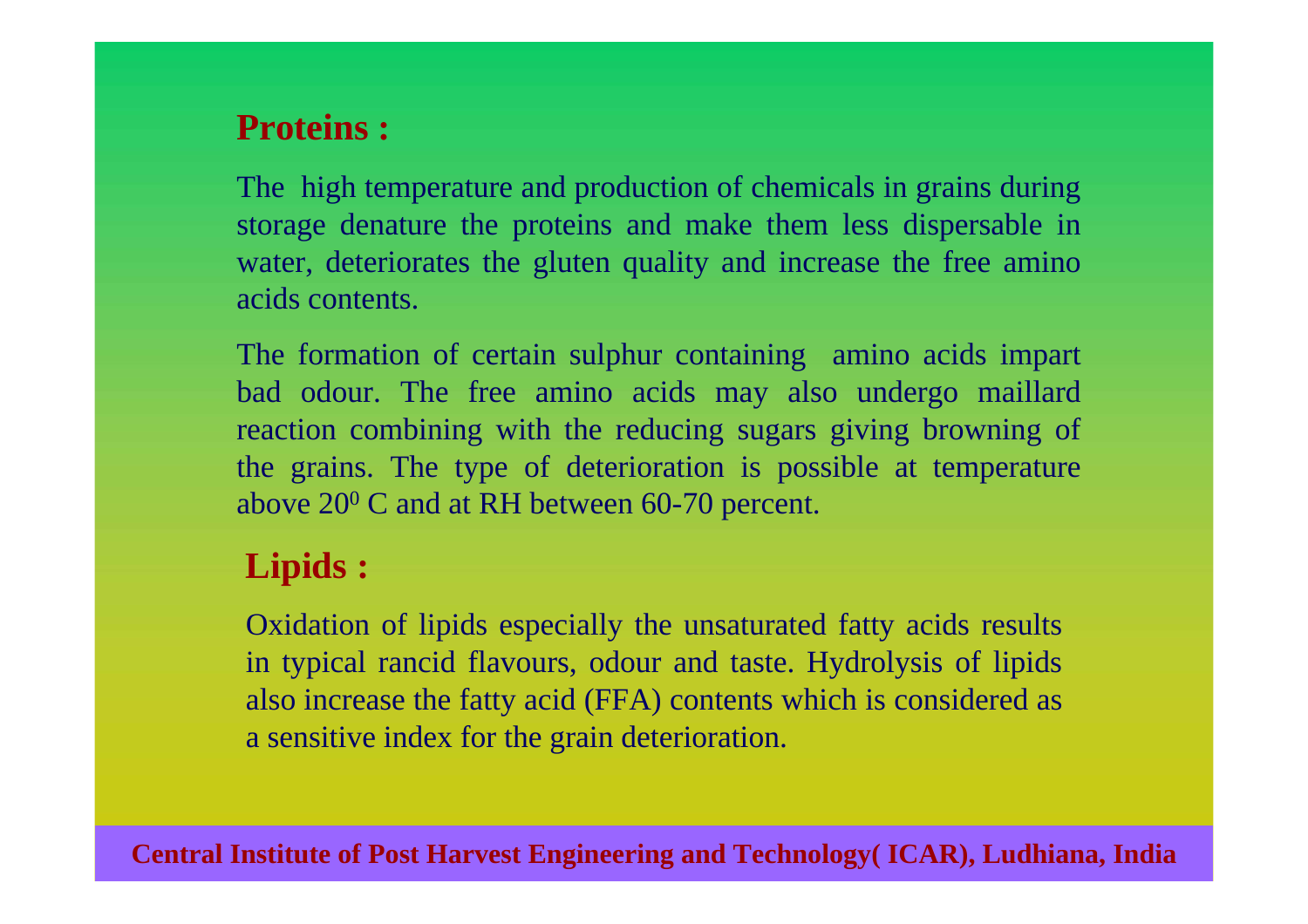**Biological changes :** Infestation of weevils, insects, microbes and sprouting affect the nutrient composition of the cereals, through various metabolic reactions occurring in the seed by the enzymes produced.

**Insecticides and pesticides Residues:** To control the infestation of insects ,pests and rodents in the food grains, several insecticides, pesticides and rodenticides are used. The residues of these chemicals must be within the prescri bed limits as per the Prevention of Food Adulteration (PFA) Act.

**Contaminants:** The food grains are usually contaminated with foreign material viz s tones, chaffs, poisonous weeds, excreta of insects, pests, rodents etc. which gives poor look to the grains. The limits of weed presence, uric acid and insect excreta described by the Govt. Of India (FCI) for the stored food grains.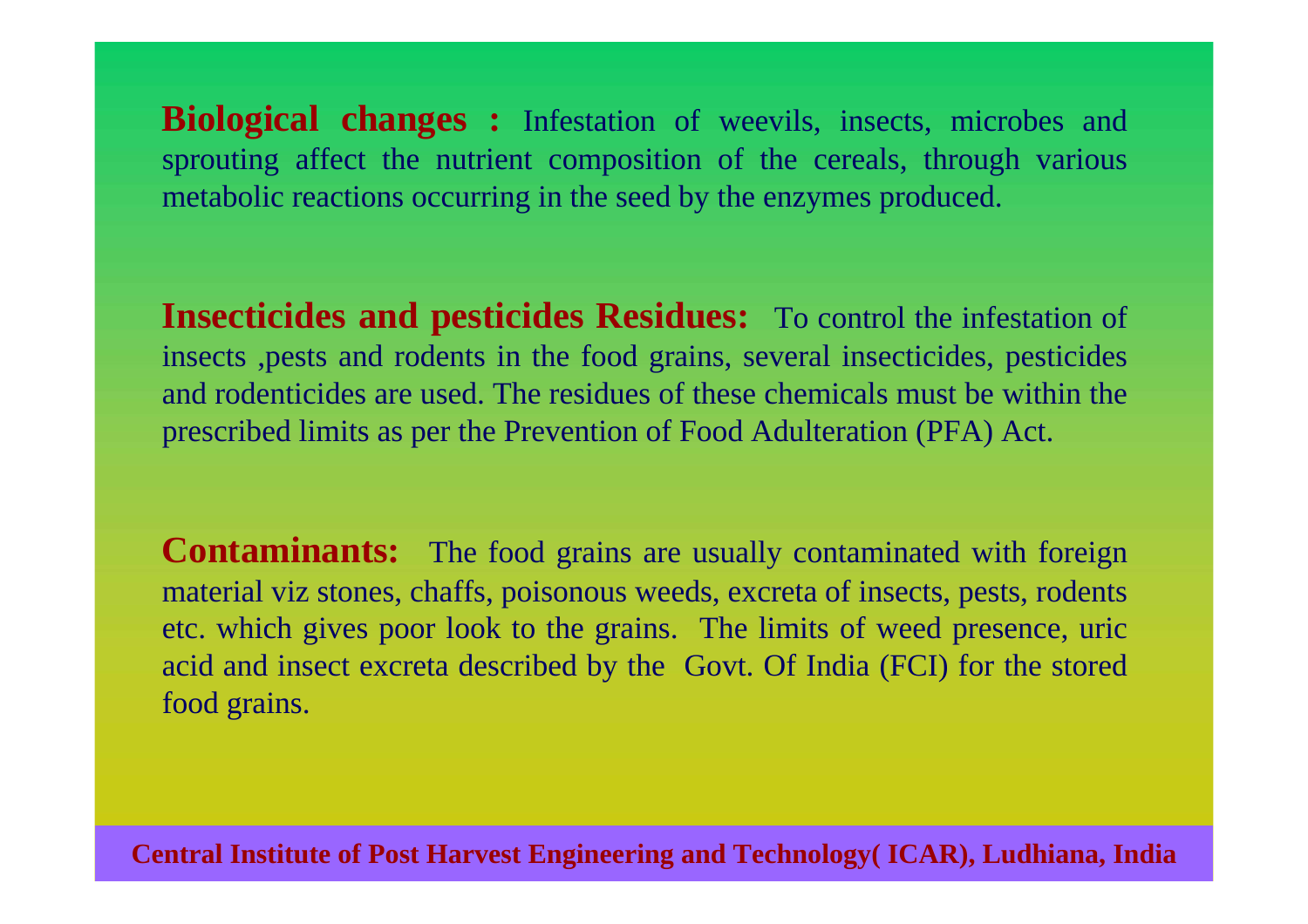# **Categorization of food grains:**

On the basis of damage to the kernels, infestation of insects, pests, FCI has given the following categories of different grains.

| Category | Weevilled/germ wheat | eaten/touched | grains % Maize |
|----------|----------------------|---------------|----------------|
|          |                      | Paddy*        |                |
|          | Up to $1$            |               |                |
| B        | $1 - 4$              | $5 - 10$      | $5 - 10$       |
|          | $4 - 7$              | $10-15$       | $10 - 15$      |
|          | $7-10$               | $15 - 20$     | $15 - 20$      |

\*Basis of categorization is same except the incorporating designation to indicate the intensity of slightly damaged/discoloured kernels and designation are represented as 1,2,3,&4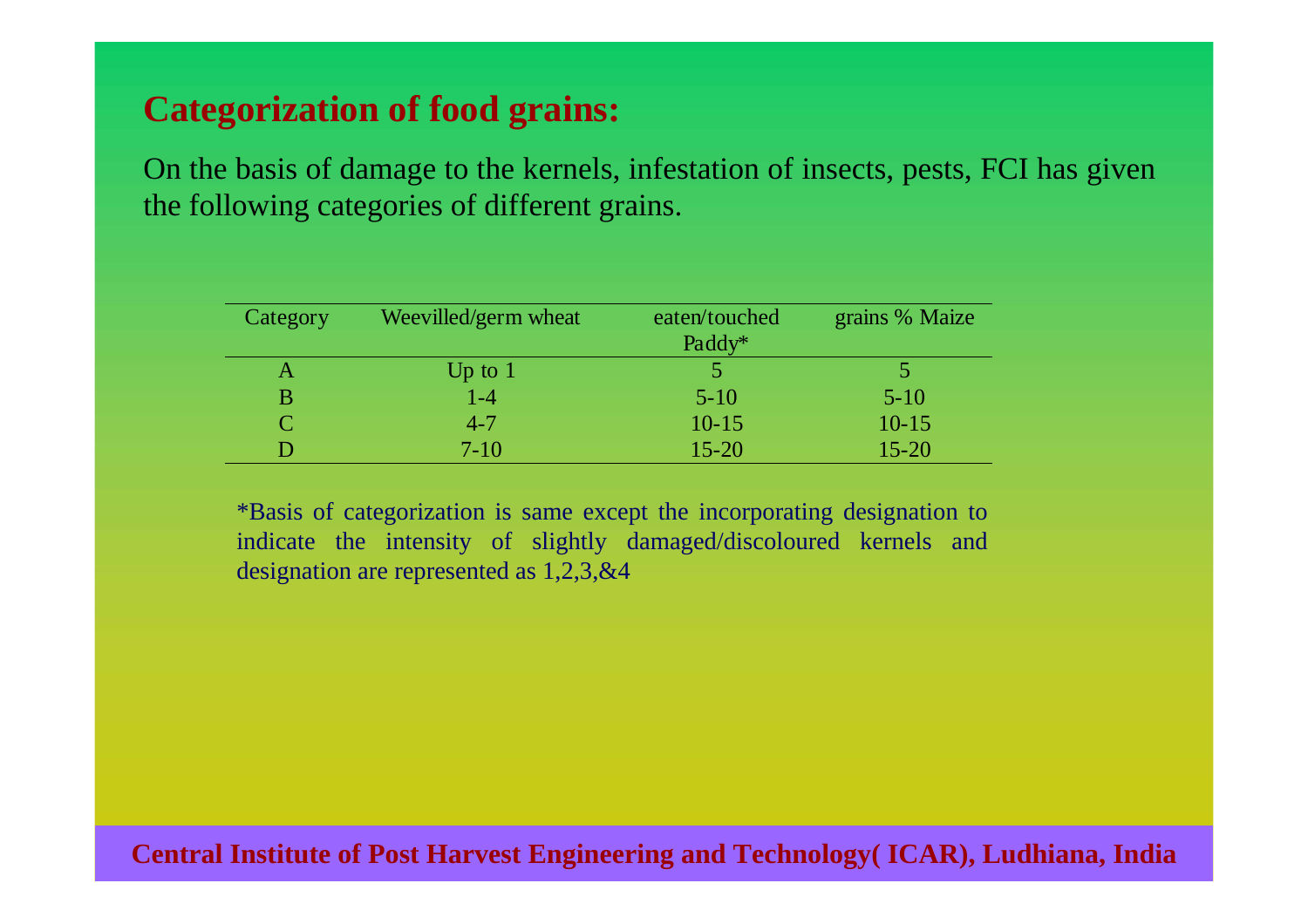# **Use of damaged food grains for feed:**

As per the quality control manual of FCI the damaged food grains are classified into five categories for their disposal which may be declared fit for consumption by the livestock/poultry birds.

| <b>Class</b> | Sound/slightly           | Category for which |
|--------------|--------------------------|--------------------|
|              | damaged/touched & broken | declared fit       |
|              | grains $\%$              |                    |
| Feed-1       | $70 - 85$                | Poultry            |
| Feed-2       | $55 - 70$                | Cattle             |
| Feed-3       | $30 - 55$                | Industrial         |
| Manure       | $10 - 30$                | <b>Manure</b>      |
| Dumping      | $4 - 10$                 | Dumping            |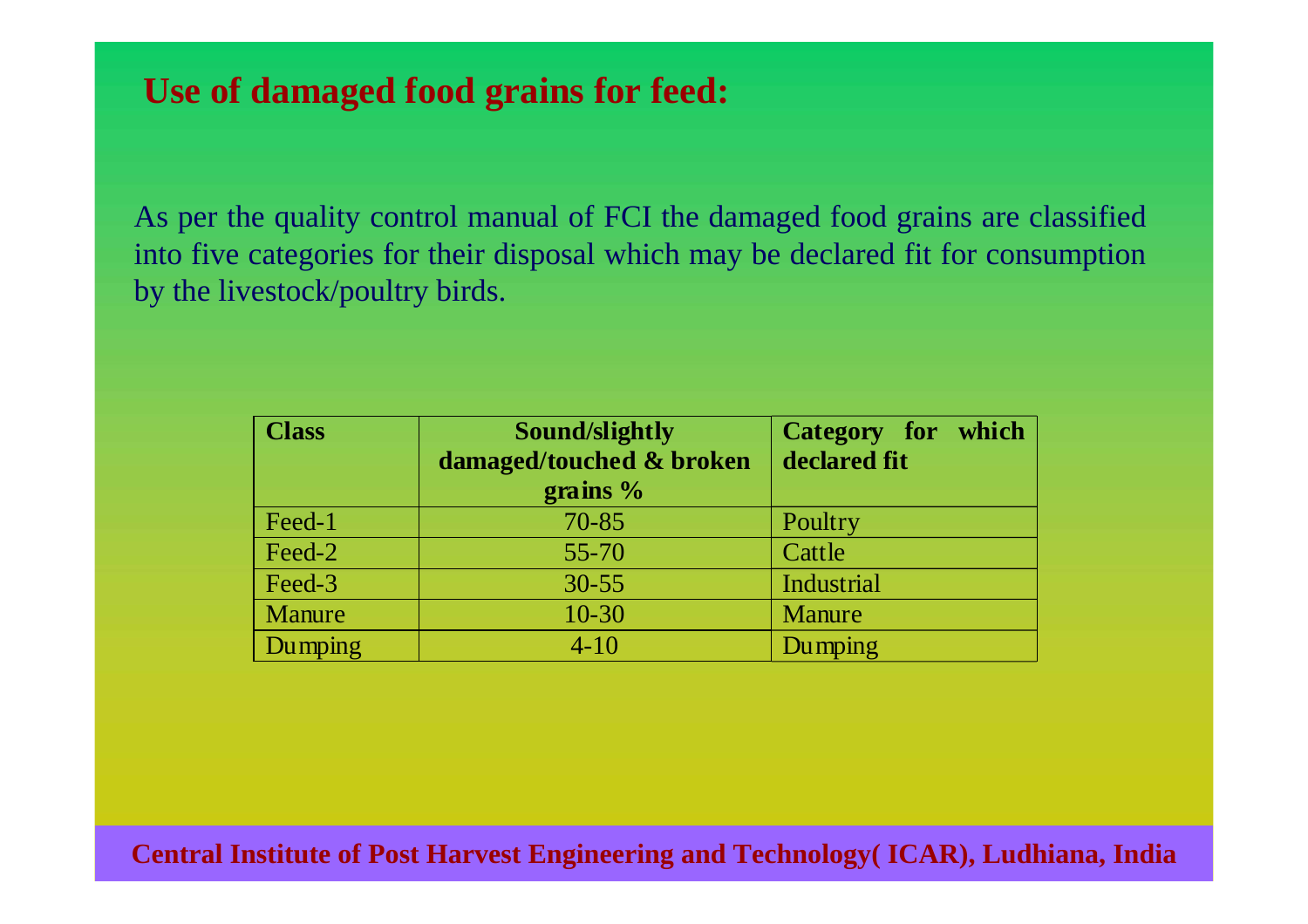# **BIS specification for cattle feed**

|                                         | <b>Cattle</b> | <b>Cattle</b>  | Calf           | Calf      |
|-----------------------------------------|---------------|----------------|----------------|-----------|
| <b>Characteristics</b>                  | (type 1)      | (type 2)       | <b>Starter</b> | Grower    |
| Moisture Max%                           | 11            | 11             | 10             | 10        |
| <b>Crude Protein Min%</b>               | 22            | 20             | $23 - 26$      | $22 - 25$ |
| <b>Ether Extract Min%</b>               | 3.0           | 2.5            | 4.0            | 4.0       |
| Crude Fiber Max%                        |               | 12             |                | 10        |
| AIA Max%                                | 3             | $\overline{4}$ | 2.5            | 3.5       |
| Salt max% (as NaCI)                     | 2.0           | 2.0            |                |           |
| <b>Calcium</b><br>Min%<br>$\frac{1}{2}$ | 0.5           | 0.5            |                |           |
| Ca)                                     |               |                |                |           |
| <b>Available Phosphorus</b>             | 0.5           | 0.5            |                |           |
| Vitamin $A (IU/Kg)$                     | 5000          | 5000           |                |           |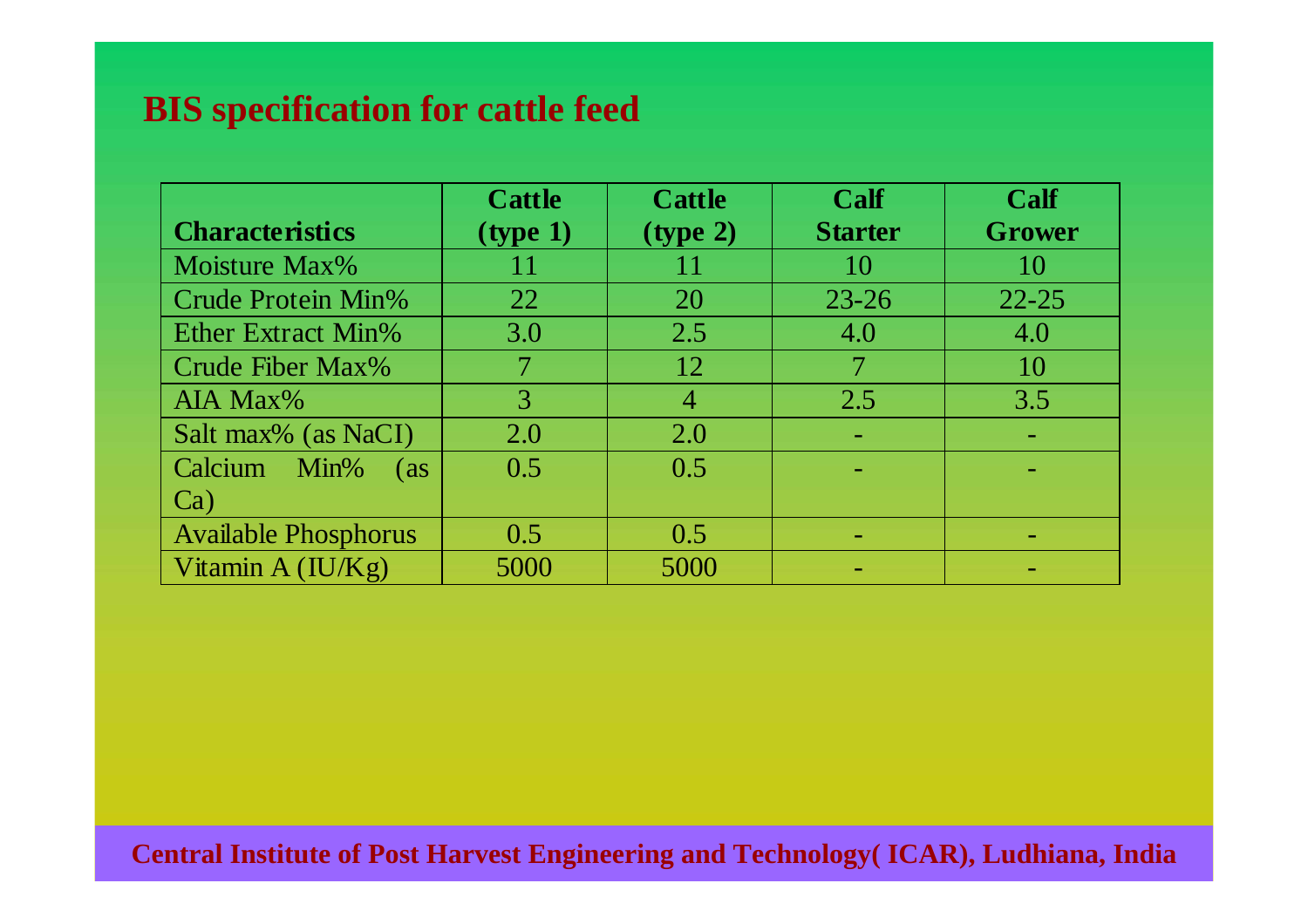# **Feed Requirement of Cow weighing 400kg and yielding 10kg of milk of 4.5% FAT**

|                     | <b>DM</b> | CP   | <b>TDN</b> | <b>ME</b> | Ca        | P   |
|---------------------|-----------|------|------------|-----------|-----------|-----|
|                     | (kg)      | (kg) | (kg)       | (Mcal)    | (g)       | (g) |
| <b>Maintenance</b>  | 12.5      | 0.32 | 3.10       | 12.01     | <b>16</b> | 11  |
| <b>Production</b>   |           | 0.96 | 3.43       | 13.20     | 28        | 17  |
| 96g CP/kg           |           |      |            |           |           |     |
| <b>343 g TDN/kg</b> |           |      |            |           |           |     |
| 1.32 Mcal/kg        |           |      |            |           |           |     |
| 2.8g Ca/kg          |           |      |            |           |           |     |
| 1.7 g P/kg          |           |      |            |           |           |     |
| <b>Total</b>        | 12.5      | 1.28 | 6.53       | 25.21     | 44        | 28  |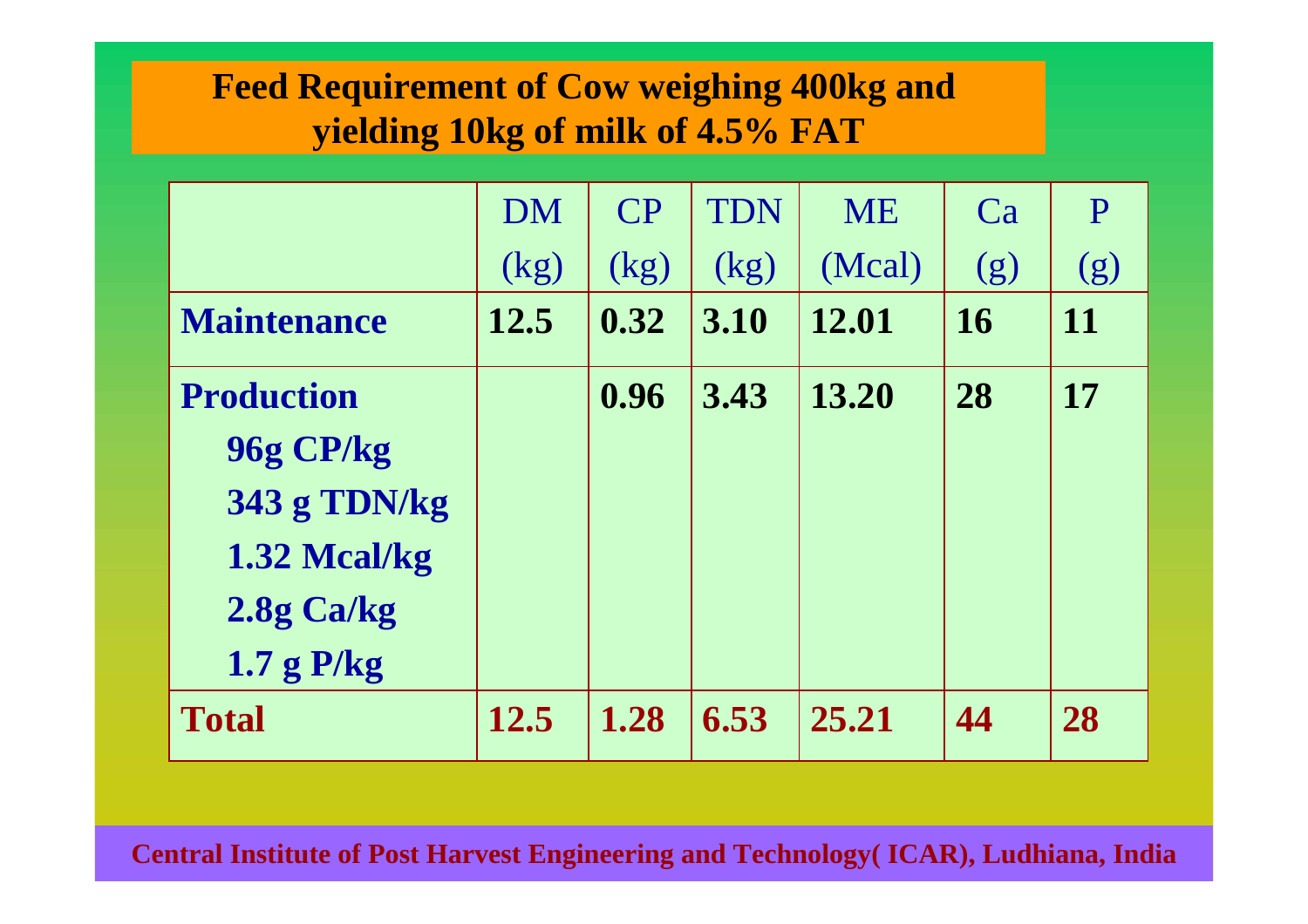# **BIS specification for mineral mixture (BIS)**

| <b>Characteristics</b>    | <b>Cattle</b> | Sheep & goat | <b>Poultry</b> |
|---------------------------|---------------|--------------|----------------|
|                           |               |              |                |
| Moisture Max %            | 05            | 5            | 03             |
| Calcium Max%              | 16            | 30           | 30             |
| Phosphorus min%           | 09            | 14           | 9              |
| <b>Magnesium Min%</b>     | 04            |              | 0.4            |
| Sulpher Max%              | 1.4           | 0.13         |                |
| Salt Min%                 | 22            |              |                |
| Zinc Min%                 | 0.3           | 0.2          | 0.4            |
| Iron Min%                 | 0.3           | 0.55         | 2000 ppm       |
| Iodine (as KI) Min%       | 0.02          | 0.35         | 0.01%          |
| Copper Min%               | 0.078         | 0.03         | $500$ ppm      |
| Man ganese Min%           | 0.1           | 0.08         |                |
| <b>Cobalt Min%</b>        | 0.009         | 0.008        | ۰              |
| <b>Flourine Max%</b>      | 0.05          | 0.03         | 0.05           |
| Total Ash%                | 75.0-82.0     | 78-85        |                |
| AIA%                      | 3.0           | 3.0          | 3.0            |
| <b>Organic Impurities</b> | Nil           | Nil          | Nil            |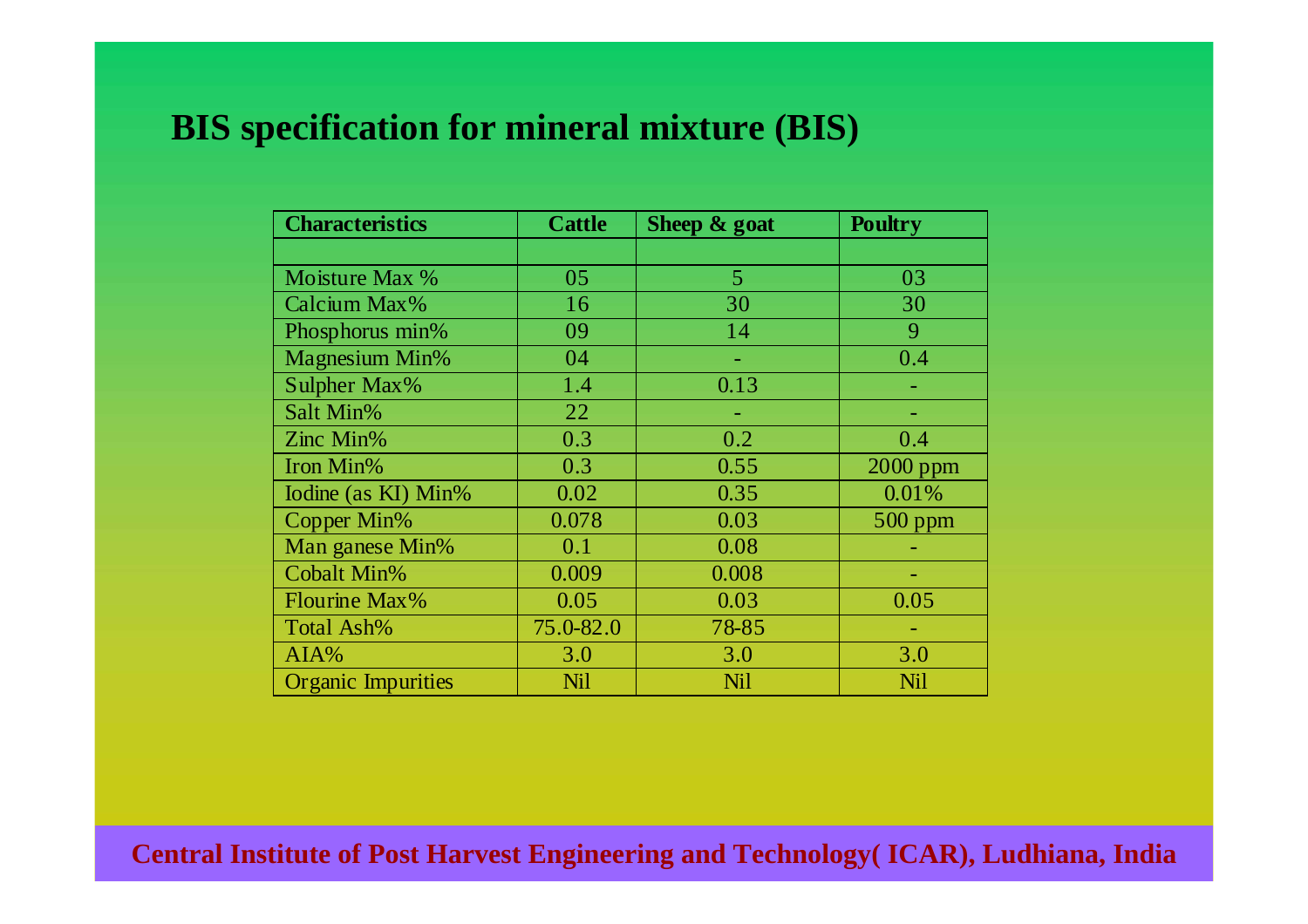### Ration Schedule

|                                                                                                                                          | <b>Quantity</b>          |                  |               |  |
|------------------------------------------------------------------------------------------------------------------------------------------|--------------------------|------------------|---------------|--|
| <b>Ingredients</b>                                                                                                                       | <b>Miltch</b><br>animals | <b>Bullocks</b>  | <b>Calves</b> |  |
| Wheat Straw/paddy straw/grass<br>hay/bagasse/pulse straw/oilseed<br>straw/ground-husk (kg)                                               | Upto<br>8                | <b>Upto</b><br>8 | $2 - 7$       |  |
| Local tree leaves or green leaves of<br>sugarcane/neem/pipa/ acacia / bamboo<br>/kachnar/pakar/ sheesham /banyan/<br>mango/ jaman $(kg)$ | 1                        | 1                | 1/2           |  |
| Concentrate mixture (kg)                                                                                                                 |                          | 12               | 1/4           |  |
| Mineral mixture (g)                                                                                                                      | 30                       | 30               | 10-20         |  |
| Urea $(g)$                                                                                                                               | 30                       | 30               | 10-20         |  |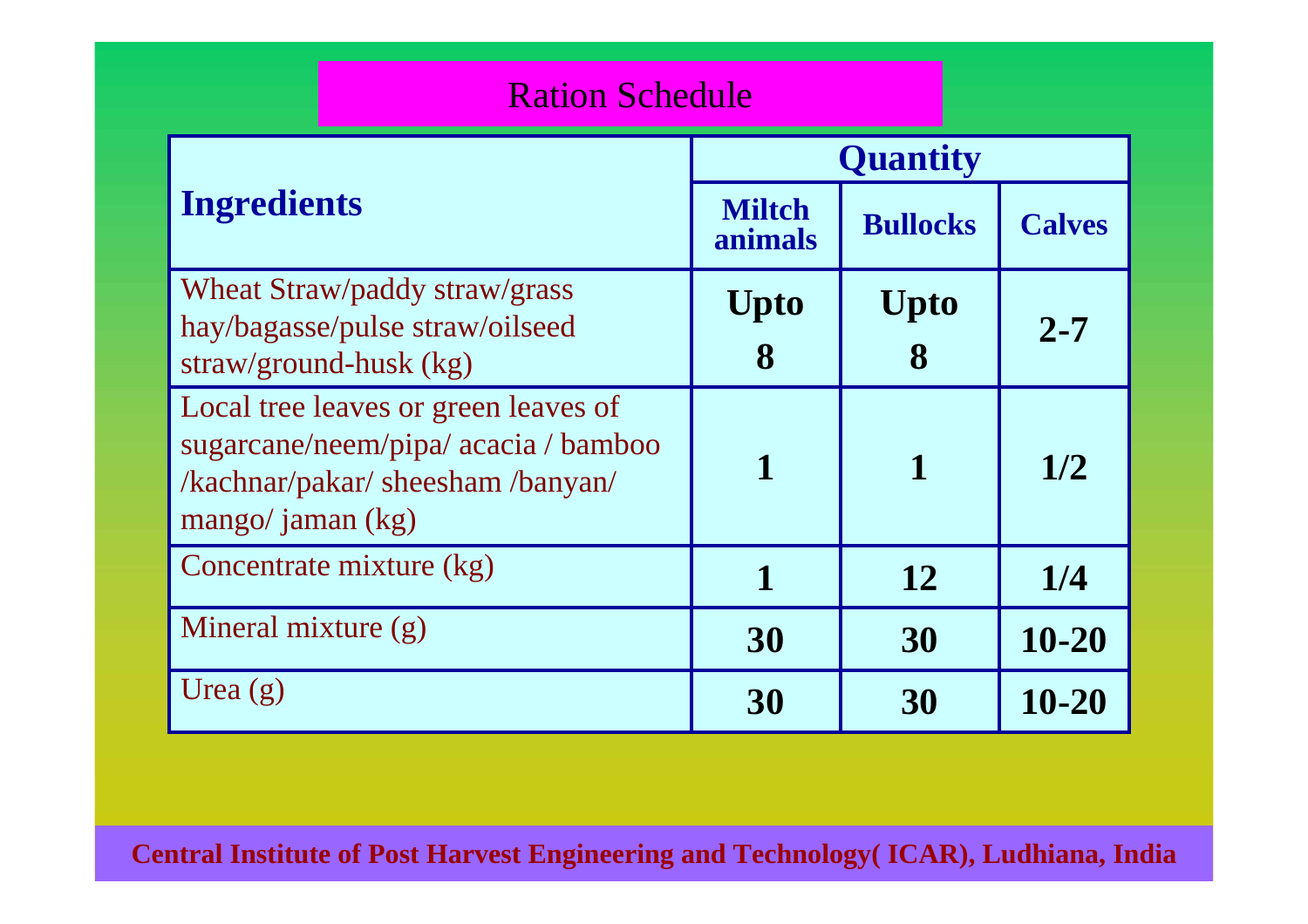Indian Standards of Poultry Feeds ( IS: 1374: 1992)

• Types of feeds : 6

Boilers starter feed, Finisher Feed, chick feed, Growing Chicken feed, Laying chicken feed, Breeder laying feed

- Description:The feed shall be free from rancidity, musty odor, toxic ingredients, adulterants, moulds and insects infestations
- Packaging: The feed shall be packed in clean, dry and sound, plain or polyethylene lines jute or laminated paper bags.
- Aflatoxins: The Aflatoxins content of poultry feed should not exceed 500ppb
- Marking: Each bag should suitably mark so as to give the all the information of the feed: name, type, net mass batch, manufacturing year and date etc.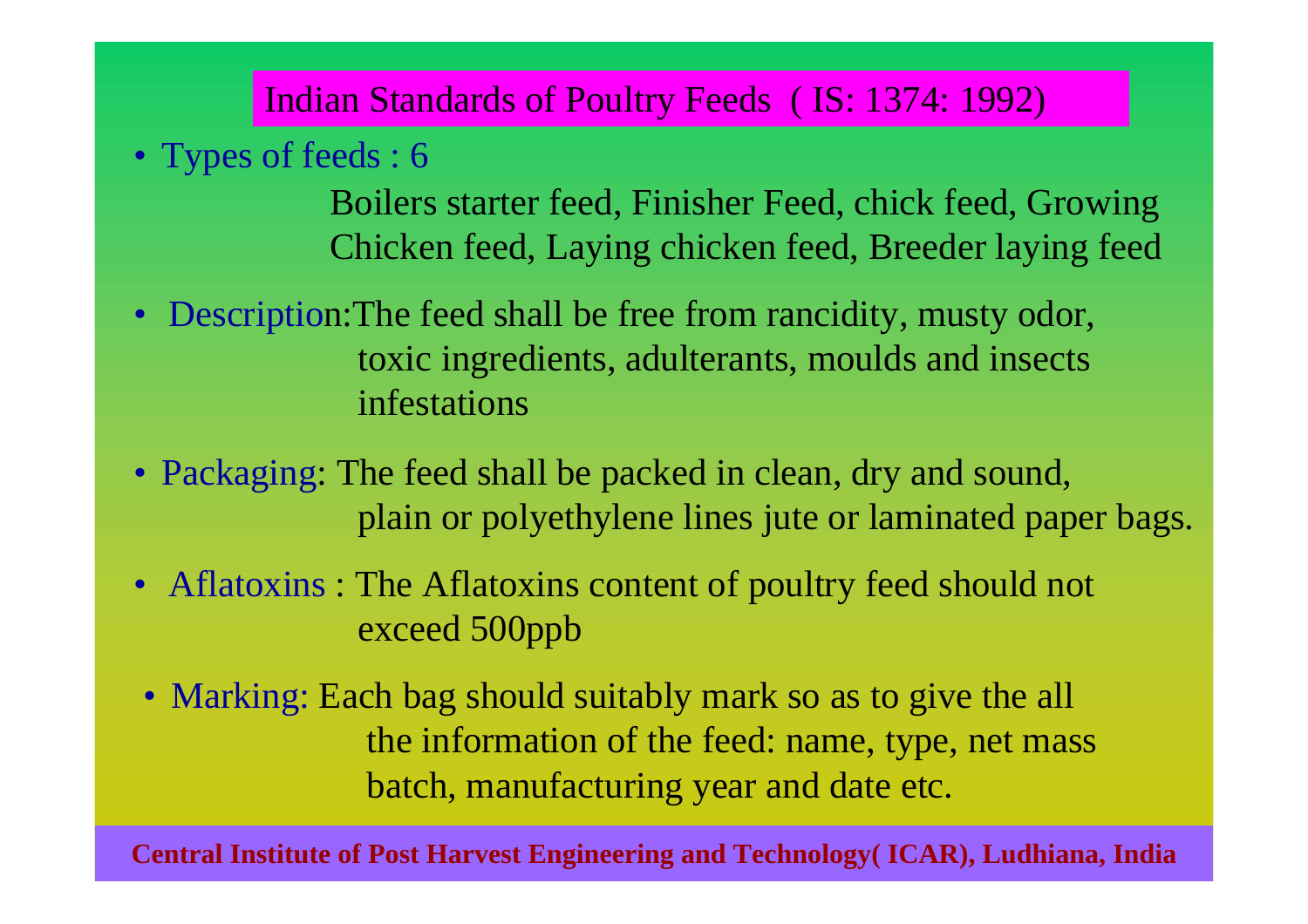# **BIS specification for poultry feed**

| <b>Characteristics</b>       | <b>Broiler</b><br><b>Starter</b> | <b>Broiler</b><br><b>Finisher</b><br>Feed | <b>Chick</b><br>feed | <b>Growing</b><br><b>Chicken</b><br>Feed | Laying<br>chicken<br>Feed | <b>Breeder</b><br><b>Layer</b><br>Feed |
|------------------------------|----------------------------------|-------------------------------------------|----------------------|------------------------------------------|---------------------------|----------------------------------------|
| Moisture Max%                | 11                               | 11                                        | 11                   | 11                                       | 11                        | 11                                     |
| <b>Crude Protein</b><br>Min% | 23                               | 20                                        | 20                   | 16                                       | 18                        | 18                                     |
| Crude Fibre Max%             | 6                                | 6                                         | $\overline{7}$       | 8                                        | 8                         | 8                                      |
| AIA Max%                     | 3                                | $\overline{3}$                            | $\overline{4}$       | $\overline{4}$                           | $\overline{4}$            | $\overline{4}$                         |
| Salt Max% as<br><b>NaCI</b>  | 0.6                              | 0.6                                       | 0.6                  | 0.6                                      | 0.6                       | 0.6                                    |
| Calcium Min% (as<br>Ca       | 1.2                              | 1.2                                       | $\mathbf{1}$         | $\mathbf{1}$                             | 3                         | $\overline{3}$                         |
| <b>Available P Min%</b>      | 0.5                              | 0.5                                       | 0.5                  | 0.5                                      | 0.5                       | 0.5                                    |
| Vitamin A $(IU/kg)$          | 6000                             | 6000                                      | 6000                 | 6000                                     | 8000                      | 8000                                   |
| ME Min%<br>(Kcal/kg)         | 2800                             | 2900                                      | 2600                 | 2500                                     | 2600                      | 2600                                   |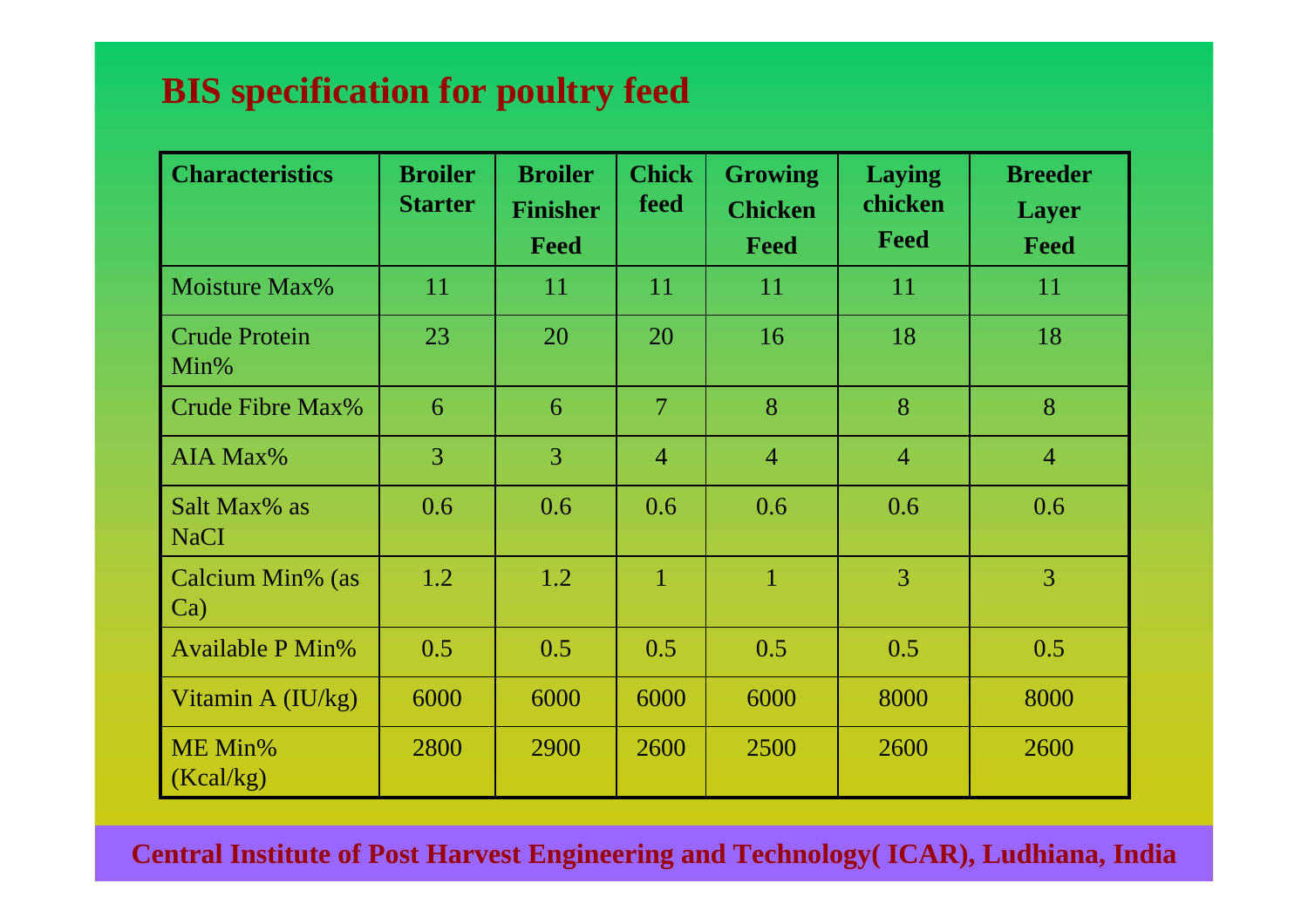# BIS specification for pig

|                           | <b>Pig feed</b> |        |                 |  |  |
|---------------------------|-----------------|--------|-----------------|--|--|
| <b>Characteristics</b>    | <b>Starter</b>  | Growth | <b>Breeding</b> |  |  |
| Moisture Max%             | 11              | 11     | 11              |  |  |
| <b>Crude Protein Min%</b> | 20              | 18     | 16              |  |  |
| Crude Fibre Max%          | 5               | 6      | 8               |  |  |
| AIA Max%                  | 4               | 4      | 4               |  |  |
| Ether extract Min%        | 2.0             | 2.0    | 2.0             |  |  |
| Vitamin A $(IU/kg)$       | 1700            | 1300   | 1300            |  |  |
| Calcium, $g/Kg$           | 6               | 6      | 6               |  |  |
| Phosphorus, $g/Kg$        | 6               | 4      | 5               |  |  |
|                           |                 |        |                 |  |  |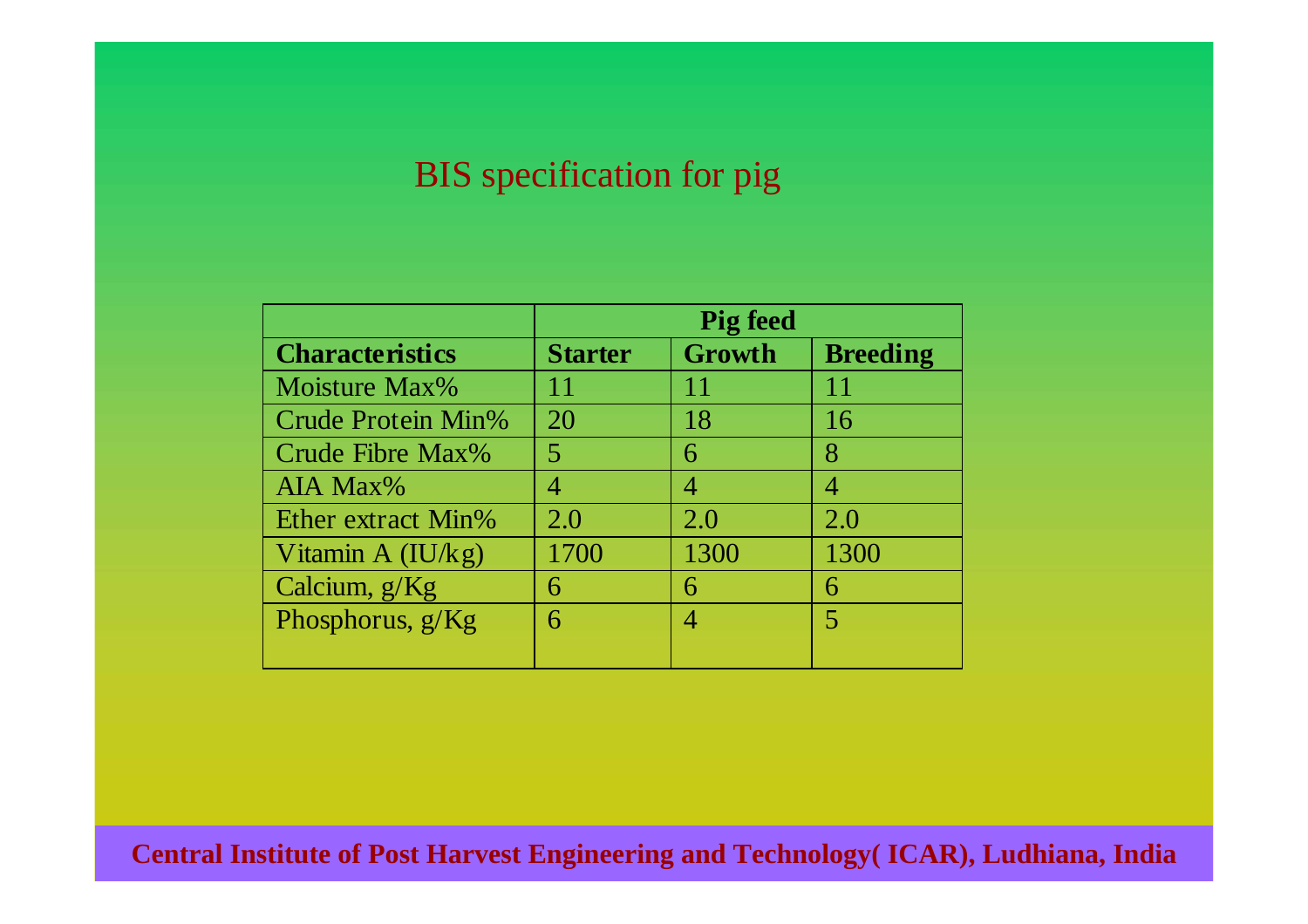### **Proximate composition and nutritive value of Indian fodder commonly used**

|                                           | $\overline{\mathbf{CP}}$ | <b>CF</b> | <b>NFE</b> | EE                | <b>DCP</b>              | <b>TDN</b> | <b>ASH</b>        | Ca   | $\mathbf{P}$   |
|-------------------------------------------|--------------------------|-----------|------------|-------------------|-------------------------|------------|-------------------|------|----------------|
| <b>Berseem</b><br>(Trifolium alexandrium) | <b>16</b>                | 26        | 36         | 2.4               | 13                      | 59         | 20                | 1.7  | 0.33           |
| <b>Lucerne</b>                            | 20                       | 30        | 35         | 1.8               | 16                      | 58         | 14                | 2.0  | 0.32           |
| <b>Bajra</b><br>(Penisetum typhoides)     | 7                        | 32        | 49         | 1.5               | $\overline{\mathbf{4}}$ | 59         | <b>11</b>         | m.   | m.             |
| <b>Maize</b>                              | $\overline{7}$           | 36        | 47         | 2.1               | $\overline{\mathbf{4}}$ | 68         | 8                 | 0.52 | 0.28           |
| <b>Oat</b>                                | 10                       | 27        | 51         | 2.2               | 7                       | 70         | 11                | m.   | $\blacksquare$ |
| <b>Sorghum</b>                            | 8                        | 32        | 50         | 1.7               | $\overline{\mathbf{4}}$ | 54         | 9                 | m.   | $\sim$         |
| <b>Guinea Grass</b>                       | 8                        | 38        | 37         | 1.2               | 6                       | 65         | <b>16</b>         | 0.51 | 0.39           |
| Senji<br>(Melilotus indica)               | <b>16</b>                | 32        | 42         | 3.2               | 13                      | 64         | <b>10</b>         | 1.4  | 0.18           |
| <b>Rice straw</b>                         | 3                        | 36        | 44         | $\boldsymbol{.9}$ | 00                      | 42         | 17                | 0.3  | 0.11           |
| <b>Wheat straw</b>                        | $\overline{\mathbf{4}}$  | 38        | 47         | 00                | 42                      | 11         | $\boldsymbol{.8}$ | 0.15 |                |
| <b>Sugarcane tops</b>                     | 6                        | 37        | 50         | 1.5               | 00                      | 46         | 6                 | 0.41 | 0.20           |